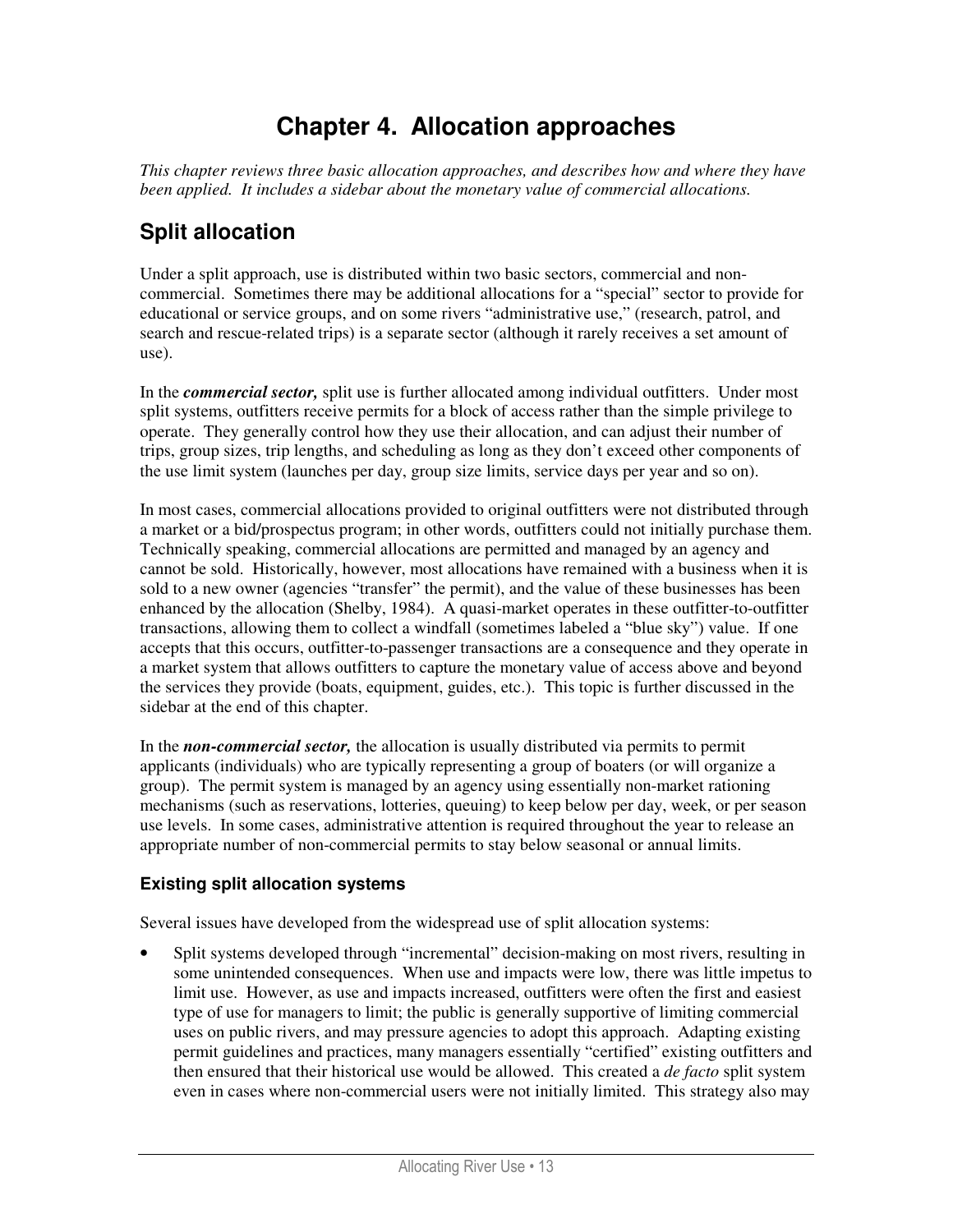have been widely adopted because managers shared information through an Interagency Whitewater Committee (a group of federal river managers; later it developed into the American River Management Society (ARMS) and then the River Management Society).

• Many split systems base their allocation percentages on historical baseline data (usually the proportions of use in the period immediately prior to use limits). The Grand Canyon split was originally based on historical use when limits were implemented in 1972-73, with adjustments in subsequent planning efforts (usually with some "negotiated" changes). Other split allocations with historically-based percentages include the Middle Fork Salmon, Selway, and Hells Canyon. There is no bias toward either sector with historically-based splits when they are first implemented (it reflects actual demand at that time), but changing demand in either sector can lead to disparities if percentages don't also change.

Examples of rivers with a higher non-commercial split in terms of launches include the Selway, Smith, and Tuolumne. Among multi-day rivers, the Grand Canyon appears to have the highest proportion of use in the commercial sector; this is at least partially related to the advent of use limits when non-commercial river running was just starting to grow. Chapter 7 provides additional information about percentage splits on North American rivers.

• Other split systems provide 50% of launches, people, or user days to each sector. Although this division is "equal" (because there are two groups), it may be arbitrary or "unfair" if demand for the two sectors are not similar. Arguments over the demand or sizes of sectors are at the heart of many complaints about split systems; assessing demand is challenging because access is allocated through different (and probably non-comparable) systems.

Examples of current 50/50 split systems (as measured by number of launches) include the Main Salmon, Yampa, and the Green River in Desolation/Gray, although commercial use is higher in terms of the number of people because commercial group sizes are larger. Chapter 7 provides more information about these splits.

• Few agencies have substantially adjusted annual allocation percentages, even when evidence suggests demand has changed over time. When adjustments have occurred, as in Grand Canyon, they happen during planning efforts (every 10 to 15 years) and have been generally based on political considerations and negotiations with stakeholders rather than assessments of relative demand. Alternatives to "negotiated" adjustments include demand studies or selfadjusting registration systems that provide more accurate information about interest in different types of trips or waiting times for different types of trips.

### **Impacts and effects on user groups**

Because split systems have been in effect for many years, it is possible to assess general impacts on different user groups. Below is a list of commonly-cited advantages and disadvantages of split systems, as well as commonly-cited reasons for having a commercial-leaning split or a noncommercial leaning split. Many of these come from public or stakeholder comments, so they are not necessarily documented, agreed upon by other stakeholders, or equally valuable (or detrimental).

#### *Advantages*

• *Historical precedent.* Many split systems were based on historical use levels when use was first limited (e.g., Grand Canyon in 1972-73). Users generally understand the system, including advantages and disadvantages. While some users appear unsatisfied with the unintended consequences of split systems or the proportions in existing splits, those impacts are generally known. In contrast, consequences and the proportions of use between sectors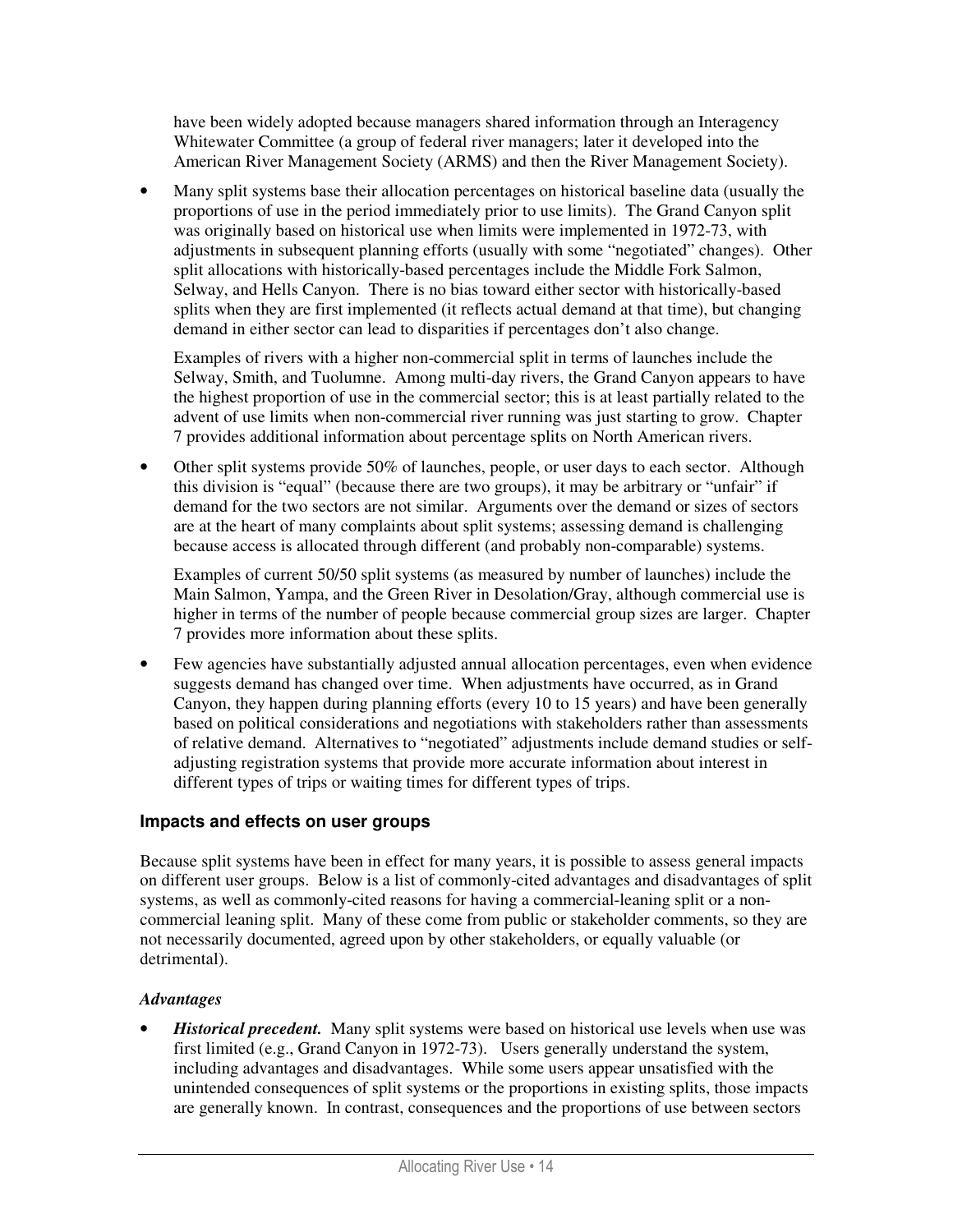under a common pool system are less well known. This "comfort" with "the way we've always done things," is the basis for many of the other advantages listed below.

- *Predictability and monetary gain for outfitters.* Under a split system, outfitters receive a block of access and some freedom in how they use it. This allows them to schedule logistics and labor, plan long-term equipment needs, and develop the type of trips that most efficiently and profitably use their allocation. More importantly, it allows initial outfitters to capture the monetary value of access through outfitter-to-passenger transactions (after receiving initial allocations for free through non-market mechanisms).
- *Limited competition among outfitters.* Split allocation systems limit competition among outfitters because each receives an (usually) unchanging allocation. With a guaranteed market share, outfitters can focus their efforts on logistical efficiencies to improve profits rather than competing with other companies. This may limit the need for outfitter advertising and encourage cooperation between outfitters on the river (which may enhance safety and reduce on-river competition impacts).
- *Guaranteed access and simple procedures for commercial passengers.* Commercial passengers do not have to compete with non-commercial users in a split permit system to gain access, allowing them to avoid cumbersome procedures and uncertainty about whether they will receive a permit for a preferred date. Split allocation systems also provide regularly scheduled commercial trips, allowing passengers to reserve spaces on those trips through the pricing and reservation system run by outfitters.
- *"Manageability" of use levels and impacts.* Split systems generally provide more certainty about the pattern of trip types that will be launching each day, which can be managed to produce appropriate impact levels. Many impacts are related to the pattern of different trip types, and a split system that remains relatively constant from year-to-year produces a more predictable and thus easily-managed system.
- *Agency administrative convenience.* A split system may be easier for agencies to administer than a common pool system because access distribution to commercial passengers is "delegated" to commercial outfitters. The agency only has to oversee commercial allocations to a relatively smaller number of outfitters. With a common pool, however, there is only one system to operate, which can simplify other agency responsibilities.

- *Creation of separate and unequal allocation systems.* A split system has two separate ways of distributing access that cannot treat users equally. Under the commercial system, users compete for space on trips through pricing and reservation mechanisms. In the noncommercial sector, users compete through various (mostly non-market) mechanisms depending on the river. In all cases, non-commercial mechanisms have fees and regulations that are often more complicated and cumbersome than reserving a trip with an outfitter.
- *Commercial outfitters control and profit from distributing public access.* A split system gives *de facto* control of some public access to private entities (outfitters), and this is generally sold to passengers (above and beyond the cost of other services). Outfitters also sell access rights when outfitting companies are sold (see sidebar below).
- *Creates a "quasi-monopoly" among outfitters.* Control of commercial access by a small number of outfitters creates a quasi-monopoly and raises the possibility of price collusion, although permits and/or concession contracts could (but rarely are) used to constrain such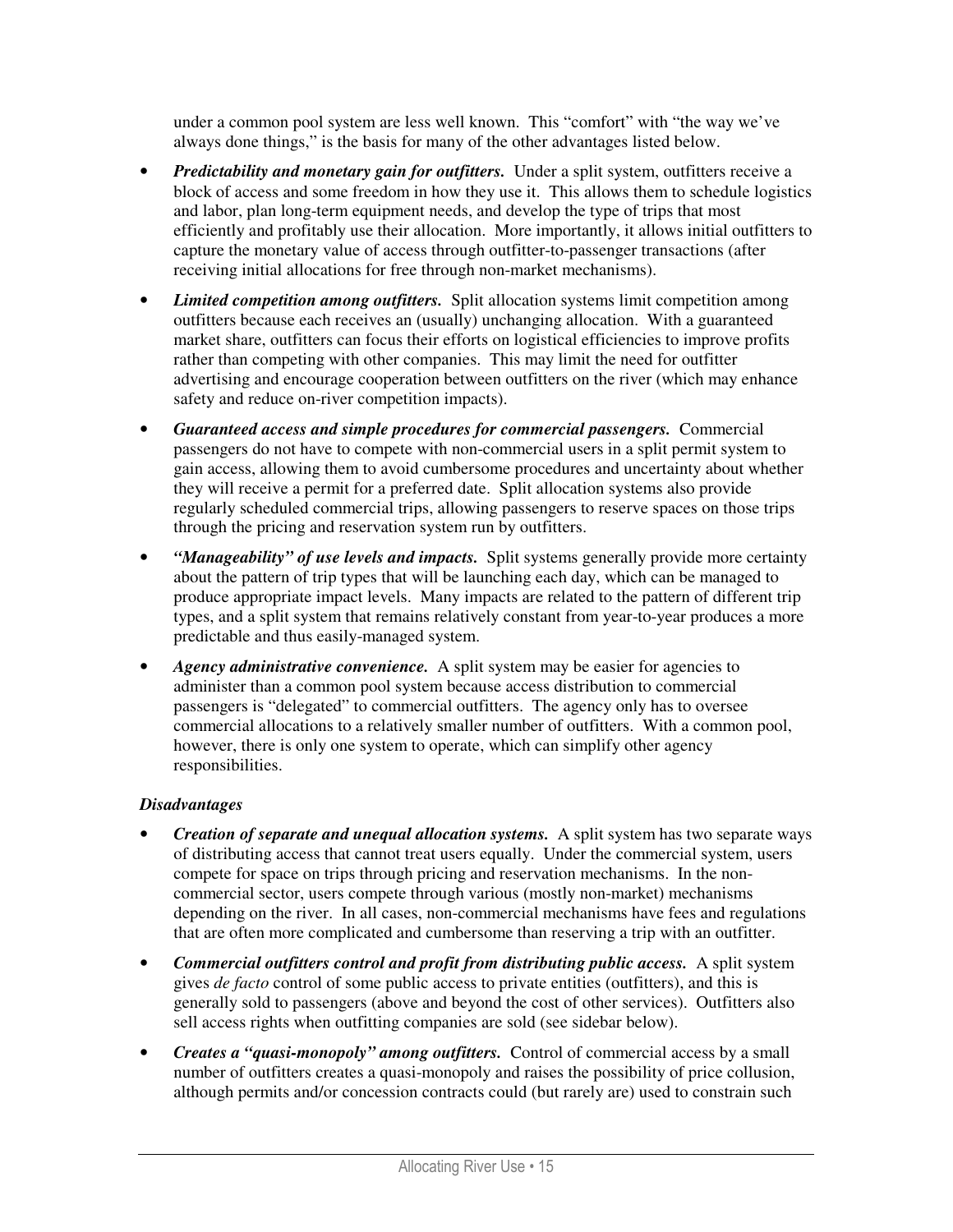practices. The benefits of a "quasi-monopoly" probably also lead outfitters to support *status quo* management and resist changes in how commercial trips are provided and distributed.

• *Creates separate groups and encourages conflict.* Split systems encourage users to identify with a sector and engage in debates over allocation. This may hamper communication or cooperation between these groups on the river. The allocation "debate" may also divert attention from other issues where there may otherwise be common ground.

#### *Reasons for higher commercial allocations*

- *Provides access for people who can only take commercial trips.* Commercial trips may provide access for people with disabilities, unskilled, inexperienced, or lack appropriate equipment. A split system can help encourage the availability of such trips.
- *Encourages long-term commitment to the resource by outfitters.* Guaranteed allocations for outfitters reward those with a history of use. With guaranteed allocations, outfitters may have a greater stake in reducing impacts and working cooperatively with agencies.
- *The potential population of commercial passengers is larger.* No study to date has effectively assessed relative demand for commercial and non-commercial use on permitted rivers. However, the number of people who *could* participate in a non-commercial trip (people with access to boats and the skills to run multi-day trips) is probably smaller than the number of people who *could* become commercial passengers (who pay for guides to provide such equipment and skills). Other factors may have greater influences on actual demand, but the initial size of potential populations may be relevant.

#### *Reasons for higher non-commercial allocations*

- *Demand for non-commercial trips may be growing at faster rate.* Even if the population of users is larger in the commercial sector, demand for non-commercial trips may be increasing at a faster rate. The inability of split allocation systems to adjust to changing demand is a becoming a major complaint. For example, fewer people running Grand Canyon were capable of organizing self-outfitted trips when use limits were first imposed, but the National Park Service (NPS) recognized the non-commercial sector had grown substantially when it increased non-commercial allocations in 1980 and 2006. (Note: the NPS did not increase non-commercial use at the expense of commercial use in either plan, and allocation decisions were not based on actual demand information; see case study in Chapter 8).
- *Higher cost of commercial trips discriminates against the less wealthy.* Commercial trips generally cost more and some studies show that commercial users have substantially higher incomes than non-commercial users (Hall & Shelby, 2000). Rough comparisons of noncommercial trips in Grand Canyon (using rented equipment) and commercial trip costs (including labor for crew) also suggest that commercial trips could be offered at lower prices and still produce a profit (GCPBA, 2003).
- *Non-commercial users may "value" river opportunities more.* The easy availability of commercial trips encourages passengers who might be satisfied with some other activity (e.g., a week at a resort), thereby displacing non-commercial users who are willing to spend considerable time, effort, or money to take a river trip – if access were available.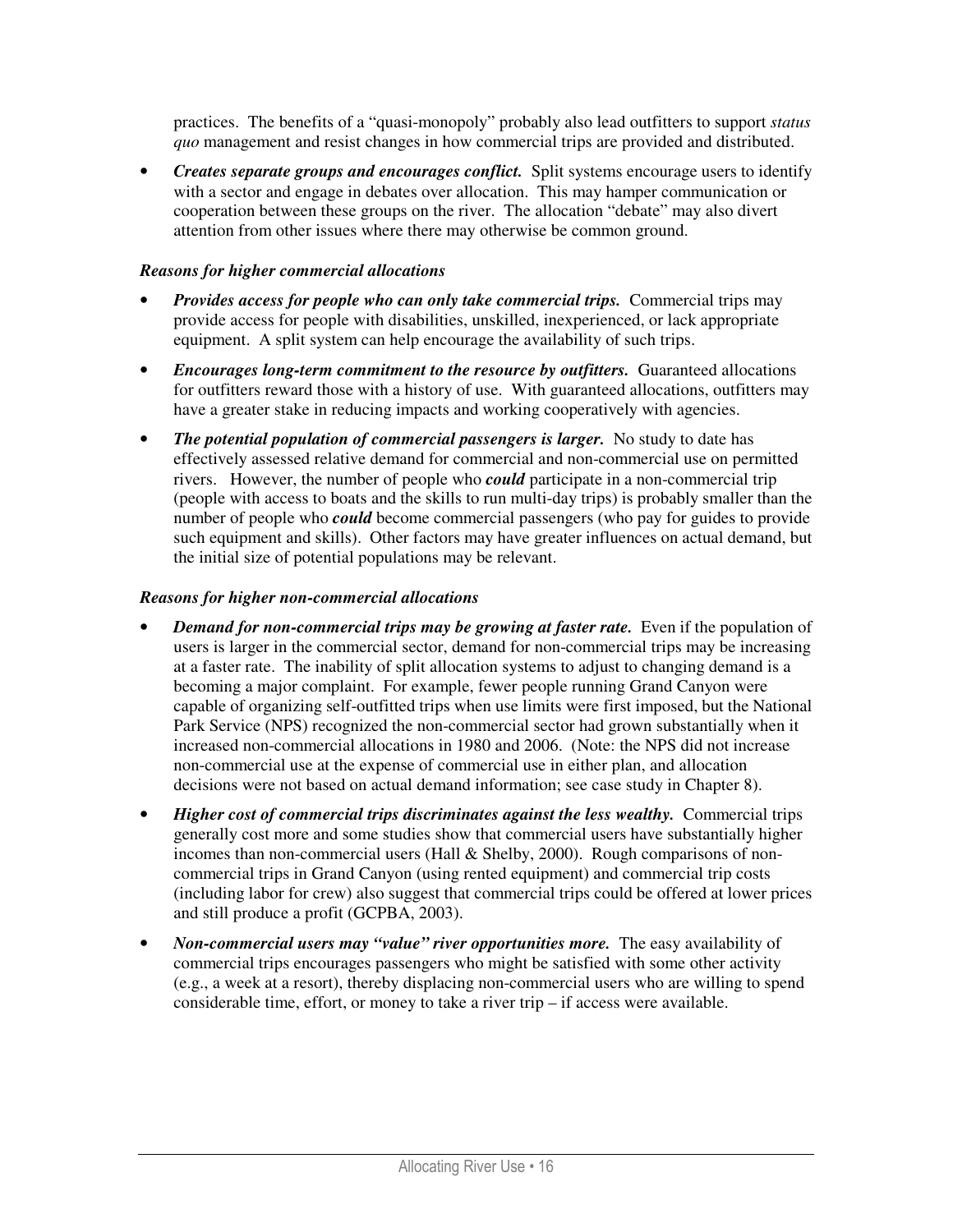## **Common pool allocation**

Under a common pool system, all river access is distributed through the same permit system. People interested in either commercial or non-commercial trips apply for launches through the managing agency, and if successful they choose to: 1) organize their own trip; 2) contract with an outfitter for a chartered trip; or 3) join scheduled commercial trips (hereafter called "tour trips"). For a tour trip to occur in a common pool system, there must be "enough" other passengers interested in the same trip on the same date who are successful in the permit system for a trip to " $\mathfrak{g}_0$ ."

## **Existing common pool systems**

Common pool systems are often the norm when allocating scarce big game hunting permits, but they are more rarely used in river settings. Hunting permits have traditionally been awarded to individuals, who have the choice to use a guide or organize the trip themselves. Hunting permits differ from river permits in allowing harvest of the animal rather than access, but the overall "product" is still a trip or experience. Guided hunting is also different from many rivers because most hunts are "charters" (a single group organized the trip), while many commercial river trips combine groups of passengers on "tour trips." The effects of common pools on tour trips are a key challenge in implementing a common pool system.

Minnesota's Boundary Waters Canoe Area Wilderness, Oregon's Deschutes River, and two low use fishing permit systems (McCloud River in California and Duke's Creek in Georgia) appear to be the only water-based areas in the U.S. with pure common pool systems. At least two other rivers (Oregon's Illinois River and Montana's Middle Fork Flathead) have suggested they will adopt common pools when defined carrying capacity standards are exceeded and use limits are enforced. Additional information about the Boundary Waters and Deschutes systems is provided in Chapter 8.

### **Impacts and effects on different user groups**

It is challenging to assess specific impacts of a common pool approach for rivers in general. Many of the impacts depend on specific permit distribution mechanism (examined in Chapters 5 and 6), which further interacts with other elements of the use limit system (e.g., group sizes, trip lengths, and type of use restrictions). Existing use patterns or previous allocation systems are important considerations; a common pool system appears more workable for a river with lower use, no history of previous limits, and a smaller proportion of commercial use. With these caveats, the following commonly-cited advantages and disadvantages are associated with common pools.

#### *Advantages*

• *No allocation preference by sector creates a "demand-responsive" system.* By definition, common pools treat all individuals the same, so there is no "preference" for users from one sector versus the other. This eliminates real or perceived advantages, and equalizes the "percent of disappointment" (the proportion of each which is unsuccessful). However, specific distribution mechanisms within a common pool may differentially favor those who organize their own groups (non-commercial groups and charter commercial trips) compared to those interested in joining "tour trips."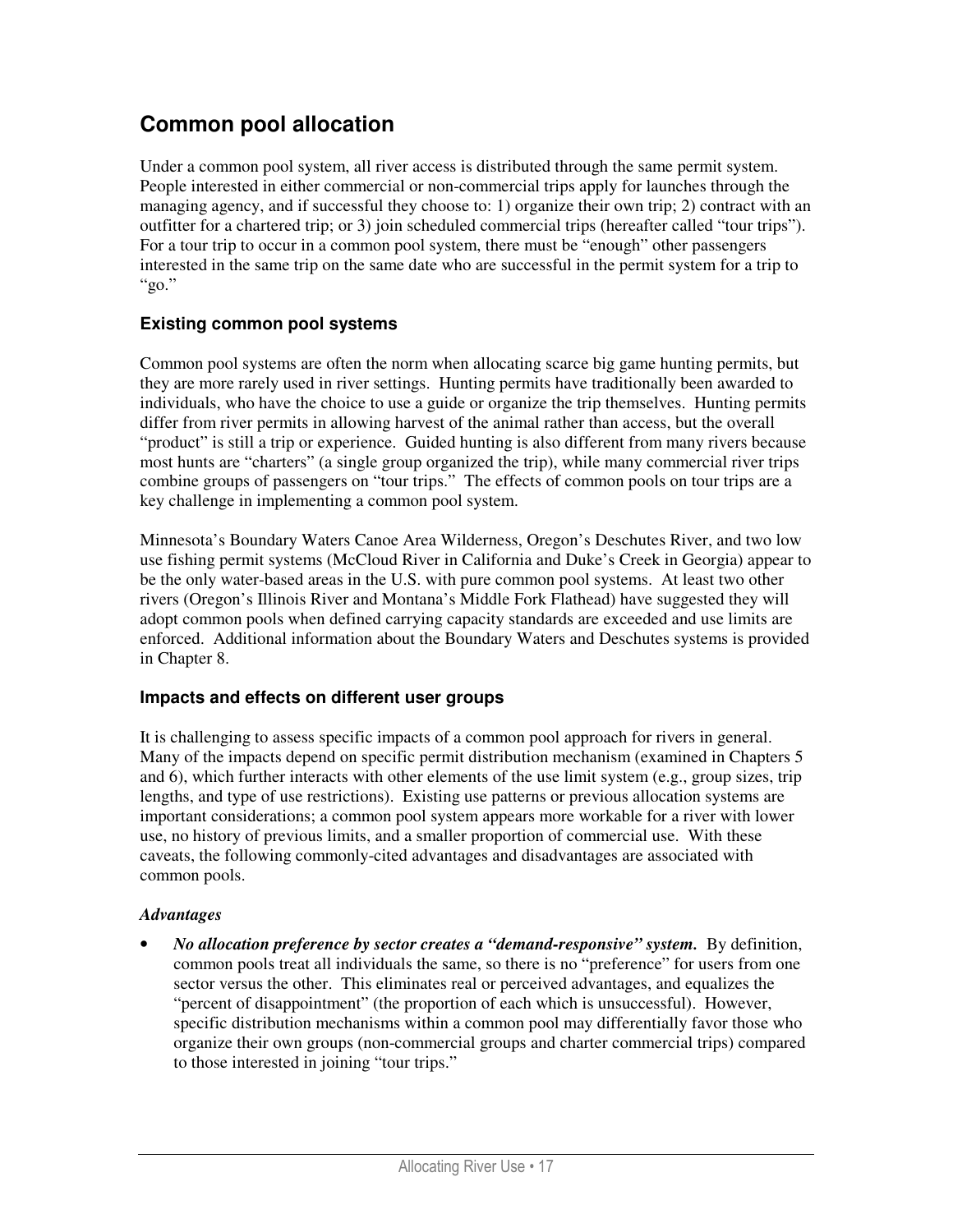• *Market-based incentives and open competition in the outfitting industry.* Common pools do not give outfitters a guaranteed allocation, so they have incentives to provide high quality trips that attract successful permit applicants (who could otherwise choose to self-outfit). This may encourage reinvestment in outfitting equipment, improve the quality of trip features, increase the diversity of trip options, and lower trip costs – benefits for commercial passengers. However, increased competition may also reduce profit for outfitters, which may affect their services, capital investments, and trip offerings in other ways.

Determining the total financial impact on outfitters from a common pool system is challenging because there is a tension between the benefits of competition and the costs of uncertainty on investments and business practices. Some outfitters are likely to thrive by providing superior services in efficient ways, while others may not fare as well.

It is difficult to know the number of outfitters or the diversity and quality of trips that would be provided under a common pool system. These are information gaps likely to be filled only if more common pool systems occur (and agencies monitor their consequences).

- *Limits agency need for bid-prospectus processes to select outfitters or adjust their allocations.* Under split systems, access within the commercial sector is typically distributed among a small number of companies, most of whom received allocations at the time of initial use limitations. On some rivers, the number of outfitters and size of their allocations are periodically adjusted based on performance and utilization, but few use a formal bid-prospectus system that invites potential new outfitters to compete. A common pool system does not eliminate agency responsibility to certify outfitters and review their performance, but the size of an outfitters' allocation does not have to be managed because the market will do so (the number of successful permittees the outfitter can attract).
- May encourage greater choice in outfitting services for permittees. Many rivers have a small number of outfitters who offer fully-outfitted trips (although others may have dozens). Many offer both tour and charter trips but most do not rent equipment for non-commercial trips. However, an emerging industry (most notably in Grand Canyon and on the Main Salmon in Idaho) provides "partial outfitting" assistance to non-commercial trips (e.g., boat rental, equipment rental, shuttles, food buying and packing). Under a common pool approach, outfitters have greater flexibility to offer a range of services.
- *Provides access directly to the public; this eliminates the "selling" of allocations during outfitter transfers.* On many rivers, original permitted outfitters did not purchase the allocation they received. However, when those businesses are sold, their allocations have historically been "transferred" to the new owner. Even though federal regulations (e.g., BLM's special use permit regulations (43 CFR 2930) and NPS's concessions policies (NPS 1998; 36 CFR Part 51)) assert that allocations are not "owned" by outfitters and cannot be sold, it is clear that an allocation is a valuable component of an outfitter's business (Shelby, 1984; see sidebar below). A common pool system may more directly distribute access to users; this would ensure allocations are not part of an outfitter business and could not be sold.
- All permits are controlled by the managing agency. A common pool system distributes permits directly from the agency to the public, without using outfitters as an intermediary; distributions are more transparent and uniform.

#### *Disadvantages*

• *Agency administration complexity.* A permit system that distributes access to both sectors is necessarily larger and more complex than one that allocates permits for only the non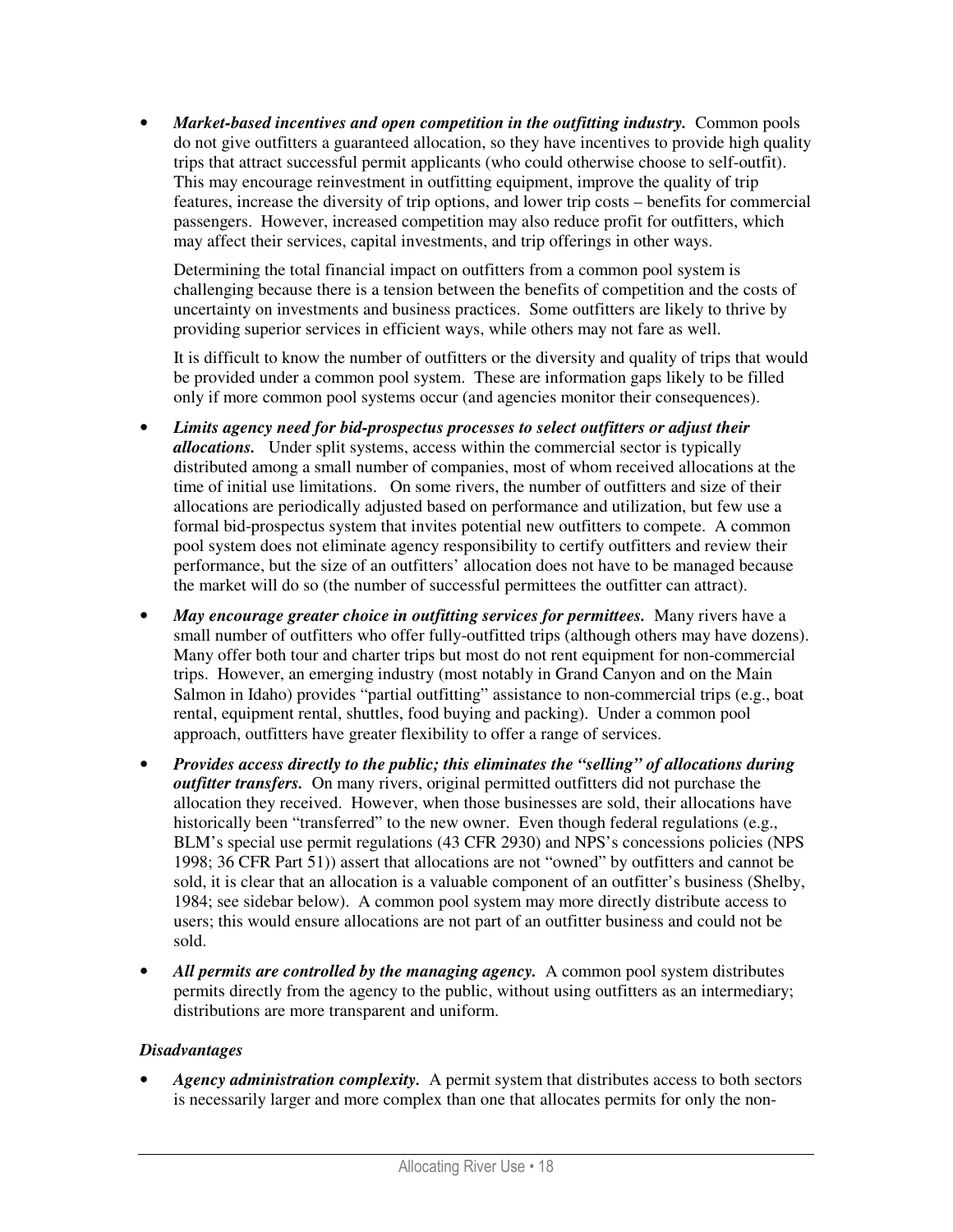commercial side. Advances in electronic reservation processes are likely to be able to address this issue, but not without effort on the front-end as systems are developed (Shelby & Digennaro, 1995).

• *Challenges associated with commercial "tour trips."* In many ways, people in commercial *charter groups* are similar to non-commercial groups. They travel in their own group, have formal or *de facto* trip leaders, and often have similar group sizes. They should have similar abilities to obtain permits from a common pool. In contrast, passengers wishing to join a commercial *tour trips* are organized differently. This raises: (1) fairness issues if they have to compete in the same pool with self-formed groups, (2) scheduling challenges, and (3) efficiency issues for outfitters.

*Fairness issues:* Tour trips combine individuals or small groups who do not want (or can't afford) to charter an entire trip. These independent groups might be too small to fairly compete with the charters and non-commercial groups under some potential common pool distribution mechanisms (e.g. weighted lotteries). Common pools make more sense when the size of commercial and non-commercial groups is similar (e.g., Boundary Waters), or when the proportion of tour trips appears small.

*Scheduling issues.* Under split systems, outfitters often schedule "tour trips" based on "hoped-for demand," and then encourage potential passengers to reserve those dates. Under a common pool system, all the passengers have to obtain a permit to join such trips. If outfitters schedule (or are allowed to schedule) too many trips relative to "tour trip" demand, too few passengers will be successful and some trips would have to be cancelled. In this way, "tour trip" passengers are partially dependent upon other passengers' success in the system.

*Inefficiency issues.* A related issue is the relative "inefficiency" of commercial trips with a common pool because each scheduled trip may not be filled to its "designed" size (if not enough prospective passengers secure a permit). Under a split system, the outfitter can easily add passengers if there is space (the outfitter controls their allocation). This may affect profit from tour trips under a common pool approach. It fails to use space on trips that are already going, thus reducing access and profit for logistical rather than impact-related reasons. Without monitoring, it is difficult to predict the extent of these inefficiencies or their effects on outfitter profitability under a common pool. If it is substantial, a mitigation option is to allow outfitters to add passengers per tour trip after enough passengers (who went through the common pool) have signed on to the initial trip (this is allowed on the Deschutes).

- Less predictable business climate for outfitters. Tour trip scheduling and efficiency issues are likely to add uncertainty to the outfitting industry, particularly if a common pool was instituted as a replacement for a split system. This may discourage longer term investments, although the extent of these impacts is difficult to predict.
- *Increased advertising*. In response to greater uncertainty, outfitters might increase marketing and advertising to encourage prospective tour group passengers to enter the common pool (or to convince successful permit applicants to charter commercial trips). This would increase their operating costs (which might affect the price of trips), as well as encourage higher demand for a place where demand already exceeds supply.
- *Value/equity/intangibles from historical use.* A common pool system does not provide priority access for any particular outfitter, so the system does not necessarily reward outfitters who have offered trips in the past. This may discourage some outfitters from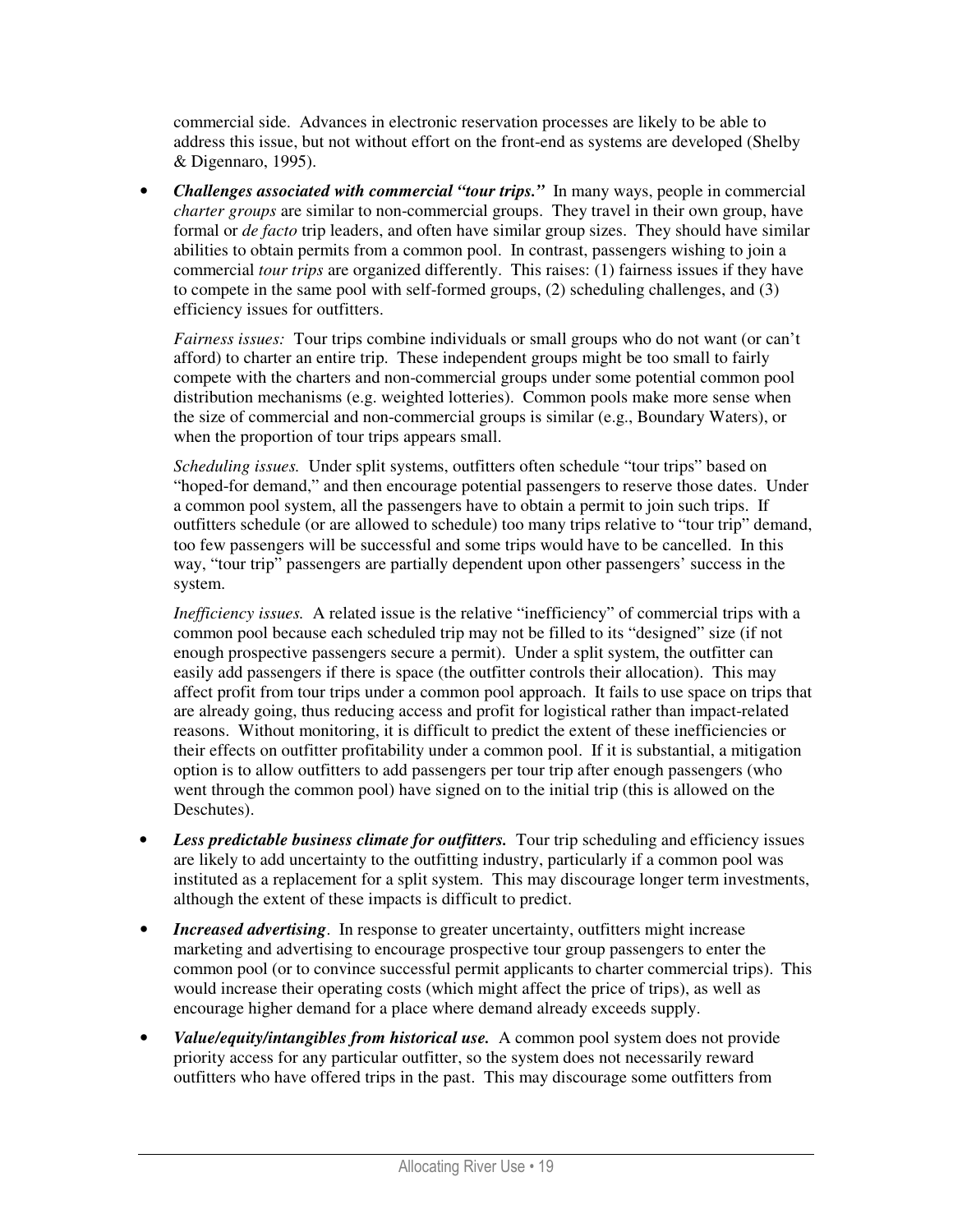investing effort in conservation, safety, or interpretive contributions to the river's management.

- *Common pools may increase paperwork for commercial passengers.* Under split systems, commercial passengers essentially do not participate in a permit system. They organize their trips directly through outfitters, who have their own allocation and distribute space on trips through a pricing and reservations. As a way addressing this concern, common pools may allow outfitters to apply for permits on their clients' behalf (allowed on both the Lower Deschutes and in Boundary Waters Canoe Area Wilderness).
- *Limits access for "spontaneous" commercial passengers.* A common pool system (because of its larger size and complexity) may create an advantage for people or groups that can plan ahead and understand the intricacies of the permit process, although a common pool on the Lower Deschutes in Oregon addresses this by releasing percentages of "space on the river" close to launch dates.

# **Adjusting split allocation**

Because split systems allocate use differently in commercial and non-commercial sectors, there is no mechanism to assess demand by sector or re-allocate between sectors. The concept of an "alluser registration" was developed during the 2003-2006 Grand Canyon planning process as a potential way to assess this demand (although it was removed from the final plan to provide "greater stability" in sector use levels from year to year). In essence, such a system could create an "adjusting split allocation" system. The following describes the overall concept and how it could be used to assess demand and better inform split adjustments of allocation percentages.

With a registration system, all potential users (commercial and non-commercial) would be required to register. These are the people who are ready to take a river trip in the near future (i.e., within two years).

At the time of registration, prospective users would be required to state their preference for commercial charter trips, commercial tour trips, or non-commercial trips; additional questions (where relevant) might ask about preference for group sizes, trip lengths, or motorized and nonmotorized trips. This would provide definitive information about "initial trip type preferences" which could later be compared with the kinds of trips that people eventually take ("actual trip type distributions"). This would be the first time an agency using a split system could attempt to assess stated demand for different trip types; it would begin to bridge a fundamental information gap in the allocation debate.

The registration system could also track the percent of unsuccessful users and the length of time between initial registration, obtaining a permit, and actually taking a trip. This could provide information about inequities between sectors, a substantial improvement over other demand indicators.

Adjustments in the split could be made through a public adaptive management process that considers trip preference, waiting time information, or other factors, and could be "phased-in" over several years. The process could set limits on the potential change in launches, people, or user days to ensure that neither sector is decreased too fast or too far.

The idea would be to routinely adjust the number and type of trips based on relative demand, without creating too much change in any given year (allowing outfitters to plan for re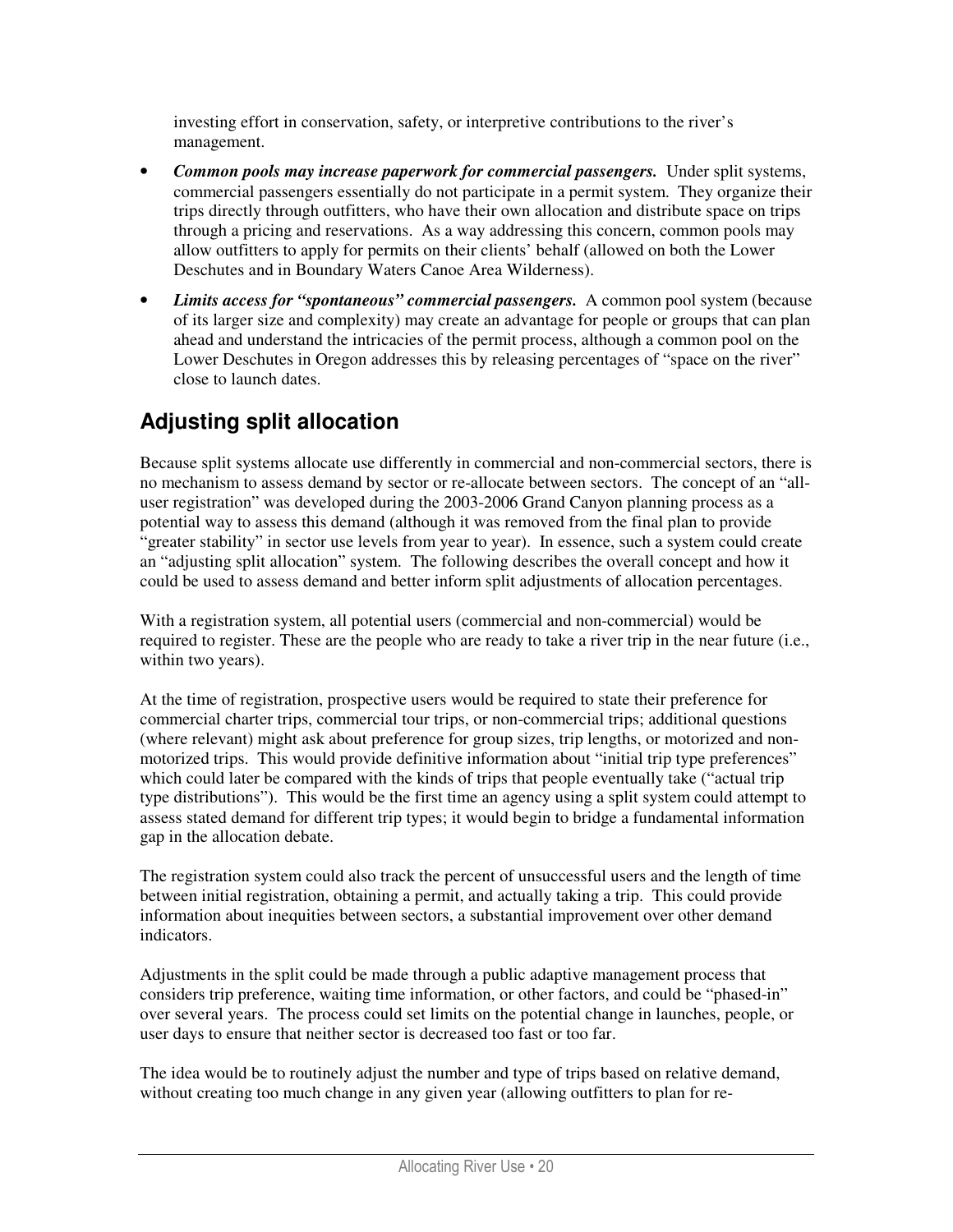allocations). Individuals who applied but did not obtain a permit could improve their chances in subsequent years because their preferences would influence future allocation adjustments.

#### *Advantages*

- *Stable scheduling and efficiency for commercial "tour trips" (compared to a common pool system).* Commercial tour trips could be scheduled by outfitters from their allocations, and registration would not prevent them from adding passengers to fill trips to designed capacity.
- *Improved information about commercial trip preferences.* Outfitters commonly suggest that existing trip types reflect market demand, but this cannot be substantiated under a split system (unless outfitters monitored and shared the number of people they "turn away"). An all-user registration system could assess demand for different types of commercial trips, helping outfitters to meet users' needs.
- *Equalizes the "complexity" involved with getting on a river trip.* Although users could still use separate distribution systems, common registration equalizes some components involved in taking a trip (albeit by increasing the commercial passenger burden). All potential users would have to register and provide the same information, and fees for access to a public resource would be paid (transparently) to the managing agency rather than to outfitters.
- *Trip type preference and waiting time information allows splits to be adjusted.* Although users could still use separate distribution systems, the registration list could provide better information about demand in the two sectors. Demand for access may remain greater than supply, but adjustments could be used to equalize the "percent of disappointment" in each sector.

It is speculative to suggest which sector would actually "do better" under an adjusting system on any given river. Persuasive arguments have been heard from both sides in regard to Grand Canyon, but it probably depends on many factors including the river's characteristics and the kinds of users it can attract, the costs of commercial trips (an easy way to change demand), how non-commercial sector use is allocated, and the types of trips available. Trial implementation (with careful monitoring) may be the only way to find out. An adaptive management component would need to accompany any trial of this system, perhaps with a "sunset" clause to abandon the program if certain potential negative consequences are realized.

• *Market-based incentives in the outfitting industry*. Because outfitters could lose part of their allocation if they do not attract future demand, they have incentives to provide high quality trips for less cost. They may improve features, increase options, and lower costs; these are benefits for commercial passengers. However, increased competition might reduce profit, which may affect services, capital investments, and trip offerings in other ways.

Determining the total financial impact on outfitters from an adjusting system is challenging because there is a tension between the benefits of market-based competition and the negative effects of uncertainty on outfitters' investments and business practices. Some outfitters are likely to thrive by providing superior services in efficient ways, increasing demand for their type of trips.

It is speculative to state how the diversity, cost, or quality of trips are likely to change on any given river under an adjusting system. It depends on what the data show, how agencies respond to demand, and how outfitters respond to those changes. This is another information gap that probably cannot be filled without trial implementation of an all-user registration system.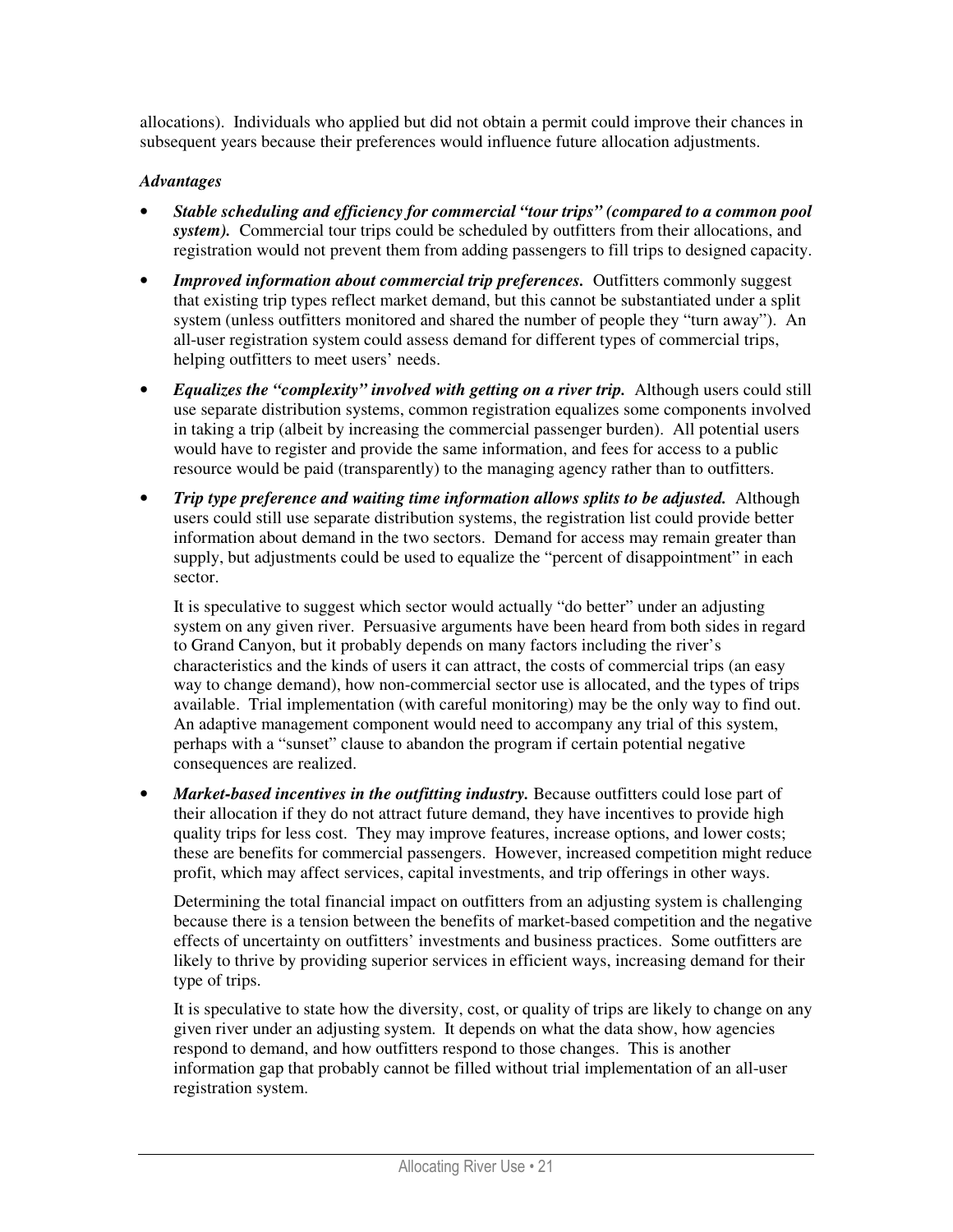• *Re-establishes some agency control over access in both sectors.* An adjusting system would return control of the amount of commercial access to the public agency responsible for it. Although this increases overall administration costs (because agencies handle distributions that outfitters handled previously), it ensures a more uniform distribution of access between the sectors.

- *Agency administration complexity.* An all-user registration system would probably require a major administrative effort. A registration list that included commercial passengers and non-commercial participants (not just trip leaders) could exceed thousands of names in a given year. Electronic data management can handle this kind of information, but front-end development of the protocols is likely to be substantial.
- *Less predictable business climate and potential lost allocation for outfitters.* An adjusting split system would add uncertainty to the outfitting industry, particularly during a transition phase. It might take two to five years after implementation to collect sufficient information to help make defensible adjustments, and those might have to be phased-in to reduce business uncertainty or other impacts.
- *Increased advertising*. In response to greater uncertainty, outfitters might increase marketing and advertising to encourage prospective passengers to register and take trips. This could increase operating costs (which could affect the price of trips) and encourage higher demand for a place where demand already appears to exceed supply.
- *Price-cutting to increase demand.* Outfitters might decrease prices to create greater demand, even if this diminished short run profits. This might preclude non-commercial users who do not have a pricing mechanism with which they can "compete." Over the long run, however, outfitters will have to balance the benefits of a larger allocation (via lower pricing) versus profits.
- *Debate over appropriate measures of demand and/or measures of use.* Decisions about how to compare sector splits (e.g., by launches, users, or user days) would need to be resolved. This debate could focus on real information about demand rather than speculation.
- *Problems allocating use within the commercial sector after adjustments.* A static split allocation system maintains the relative sizes of individual outfitter allocations. If adjustments occur, which outfitter might gain or lose launches when adjustments occur?
- *Increases complexity for commercial users.* Under most split systems, commercial passengers do not have to participate in a permit system. They organize their trips through outfitters, who have their own allocation and who distribute space on their trips through a pricing and reservation system.
- *Increases complexity for non-commercial users that are not trip leaders.* Under most split systems, only trip leaders (applicants on the waiting list) participate in the permit system; their fellow participants do not have to register.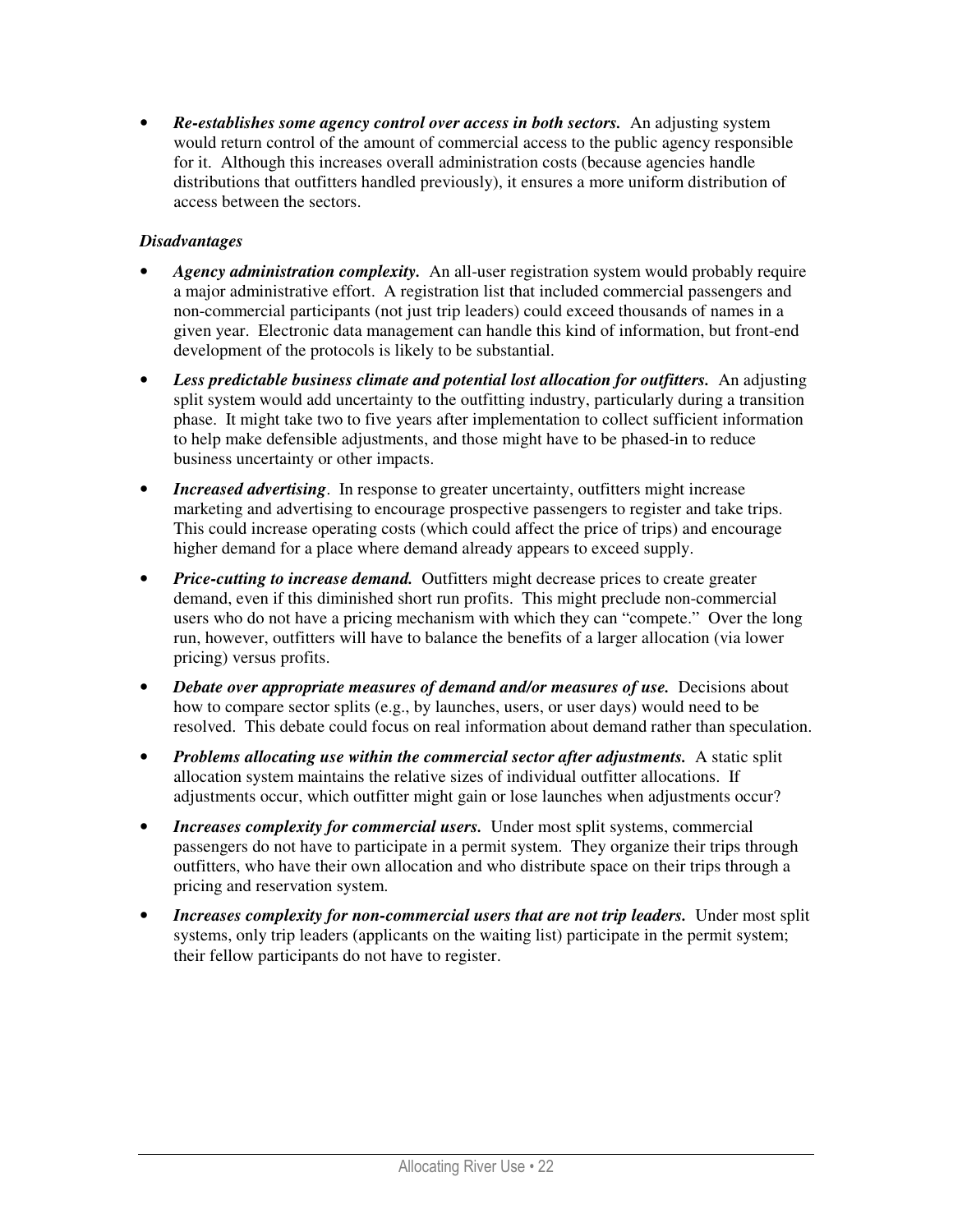# **The monetary value of commercial allocations**

When carrying capacities were first implemented on rivers in the 1970s and early 1980s, most agencies developed allocation systems that approximated the "existing" split between commercial and private use. They did not anticipate that separate allocations might have unintended consequences. Agencies allocated blocks of access (e.g., user days or launches) among "certified" outfitters, who then distributed that access to their passengers. The general intent was to allow outfitters to take approximately the same number of passengers as in the past; there was little discussion about whether an initial allocation had monetary value, or whether outfitters should be able to "capture" that value.

Selling the real property and intangible assets of an outfitting business (client lists, access to quality employees) is no problem, but most agencies prohibit the sale of an allocation or permit. Instead, the permit is relinquished to the agency with the understanding that the permit will be reissued (or "transferred") to the buyer if they meet agency qualifications (Loomis, 1980; Shelby, 1984). However, the buyer in these cases is clearly interested in paying for the real property, the other assets, and the value of the permit (which is needed to offer trips). The agency's refusal to officially recognize the permit sale allows all parties to avow that the business and not permits are being sold, but it also creates a de facto quasi- or black-market for such permits.

Although recent sales analyses have not been published, sales of businesses with associated permits on four western rivers in the late 1970's suggest permits have considerable value bevond equipment and other business assets, and the values are greater on higher demand rivers (Shelby, 1984). The Grand Canyon permit for 10,000 user days "sold" in 1978 was worth about \$500,000, with the other assets worth about \$400,000. If this is adjusted to current prices, the 2007 access value of a 10,000 user day permit is nearly \$1.6 million.

If an agency simply approves such sales (historically, few have been turned down), the value of the initial allocation is captured by the seller and paid by the buyer. Buyers have to eventually recover the cost of purchasing the company that has value above and beyond its equipment and reputation. They may be able to accomplish this through pricing to present passengers (above and beyond the cost of providing services and a reasonable profit), or through a future sale of the company (anticipating that the permit will continue to increase in value). Most outfitters and some agency staff that administer commercial use recognize this value as the "windfall" or the "blue sky" (retirement) value associated with the permit.

Different agencies apply different procedures for assessing outfitter sales and associated permit transfers, and it is beyond the scope of this report to describe the details. Based on interviews with agency staff, some agency reviews of outfitter sales may examine whether a sale value is "appropriate" based on the value of equipment, intangible assets, or other aspects of the business (e.g., competition agreements, business plans, past performance, business references, or sale price relative to annual revenues), but agency discretion rather than specific financial standards characterize these reviews (even so, they have been upheld in legal settings; see chapter 9).

In many other cases, reviews are more cursory, and focus on simply "qualifying" the buyer. Although outfitter sales have been denied for a "price too high" relative to equipment and revenues, these actions are exceedingly rare and undocumented. Agencies may expressly prohibit the sale of permits and sometimes

(continued on next page)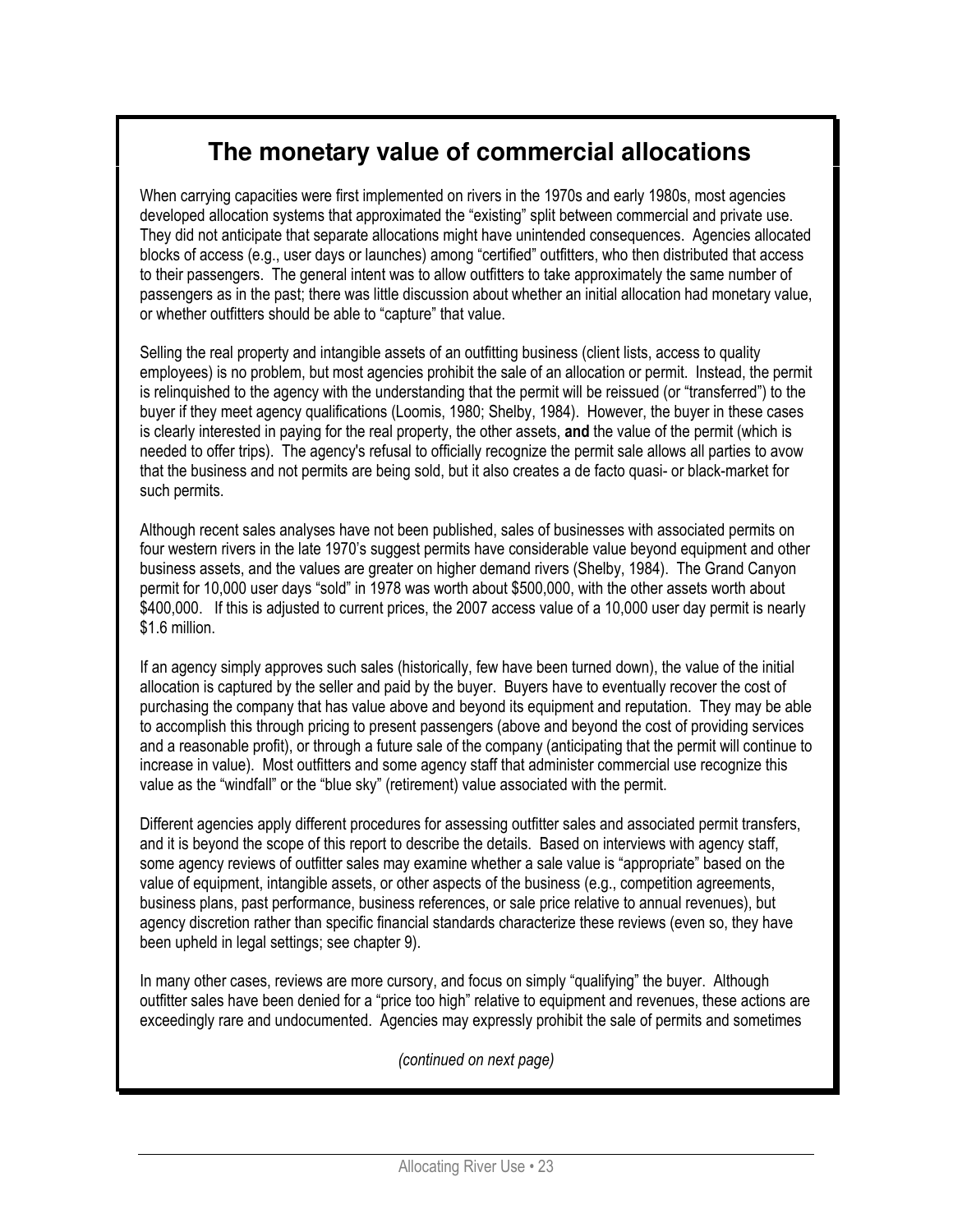# Commercial allocation value (continued)

conduct analyses to prevent "unreasonable" transfers, but observers recognize that allocations are a commonly a substantial component of outfitter sales.

It is rational for outfitters to take advantage of this system. Most work hard to build sustainable businesses, and they are not responsible for the fact of higher demand than supply, or agency decisions to limit outfitters or their use (and subsequent allocations). Only philanthropists wouldn't sell a valuable allocation if they were allowed to do so. Similarly, new outfitters that purchase companies with allocations pay for de facto access and it is rational and necessary to protect those investments through the trip prices they charge (which might be lower if they didn't have to cover the "cost" of obtaining an allocation).

Agencies also see some benefits from this system. Allowing outfitters to capture the value of access probably works toward outfitter stability, and "guaranteed" access for outfitters can limit uncertainty and contribute to profitability. There is little public benefit from outfitters that are failing, and successful outfitters support higher quality services or "give back" to the river.

However, this system may allow outfitters to capture and control a valuable public good (a block of access) originally offered at no cost, and new outfitters have to pay for that value and pass the costs on to the public (providing a substantial "entry barrier" to the industry. The important question is, "Is this good public policy?"

This is not the first public resource where such a system has developed. Some public fishery, grazing, and mining permit systems provide vested or preferential rights to individuals that later become sellable (although the rules vary substantially). For other resources, government captures some of the "fair market value" and returns revenue to the public sector (e.g., timber sales, leases for oil and gas production). There are several models for managing private use of public resources, but which is right for allocating river use?

Common pool approaches offer one way to disentangle allocations from sales (see earlier discussion in this chapter). Other approaches could have agencies reclaim allocations when an outfitting business sells, and offer the allocations in a bid-prospectus system or in common pools. Both of these models are strongly opposed by outfitters and their trade organizations (see Chapter 8) for the reasons described above.

Other attempts to constrain the monetary value of allocations focus on fee structures that help capture allocation value to return to managing the river. Nearly all land-managing agencies require outfitters to pay fees (usually per person or a percent of gross revenues), and those are used to "recapture" some of the public value. Market-like mechanisms that allow some outfitters to increase their allocations at the expense of others (by using "shared pools" of allocation within the commercial sector; having outfitters lose unused allocations) also discourages inflation of the monetary value of access.

Another alternative is to allow unused commercial allocation to be used by other outfitters or within the noncommercial sector (a small version of a common pool). Dispersing un-used allocation could occur on a temporary basis (i.e., in that year only), or on a more permanent basis (once an outfitter fails to use part of an allocation, it could be forever placed in a common pool). These mechanisms essentially adjust allocation splits based on demand, so outfitters would have less certainty that they will be able to retain an allocation indefinitely if they don't use it. In essence, they prevent outfitters from holding allocations for speculative purposes.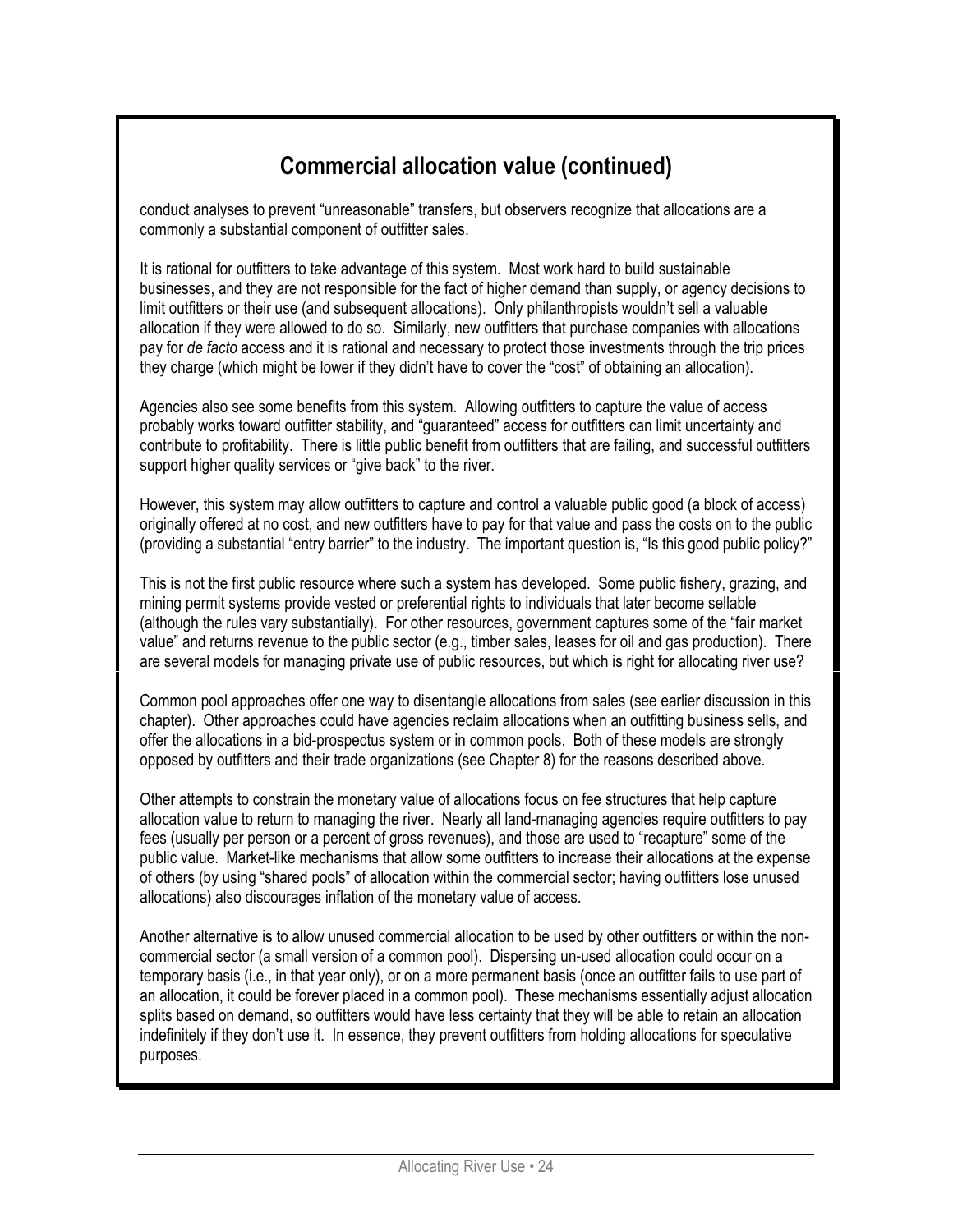# **Chapter 5. Primary distribution mechanisms**

*This chapter reviews six mechanisms for allocating use (pricing or price-based auctions, reservations, pure lotteries, weighted lotteries, queuing, and points-based auctions). It includes sidebars on "mixing mechanisms" and "allocating use among outfitters in a split allocation system."* 

# **Pricing and price-based auctions**

*Nowadays people know the price of everything and the value of nothing. Oscar Wilde* 

Pricing is the most familiar mechanism used to allocate resources in market economies. In the simplest terms, a market adjusts supply or price until supply equals demand. In the case of river access supply is often limited by the carrying capacity. Theoretically, when demand is great, the price rises until those unwilling or unable to pay withdraw from the market.

Public outdoor recreation and river resources are generally not allocated through market-based pricing (particularly in the non-commercial sector). For most multi-day river trips, access is conceptually considered a "public good" which is not reserved only for those willing and able to pay the highest price. The general "national park or public lands" concept runs counter to the notion that such goods should be "commercialized," even though there are also long traditions of allowing some commercial activities (and market-based pricing) in these settings.

Examples of permits or concession-type contracts that allow such market-driven activities on public land include ski areas on Forest Service land and lodges at National Parks. Some campgrounds on public land also operate in quasi-markets where fees may play some role in allocating use, although pricing practices and goals are complex and vary by agency and location (Loomis & Walsh, 1997).

Market *pricing* is a major component of *commercial allocations in split systems.* It is usually combined with reservations because price alone does not perfectly limit demand to available supply (an outfitter's allocation). Conceptually, small business economics suggests outfitters should offer prices that "clear the market," ensuring that they spend minimal effort responding to demand that they cannot meet. However, their prices are sometimes limited by agencies that use concession or commercial license regulations to constrain prices and ensure a "competitive market result" in a monopolistic market structure (Loomis & Walsh, 1997). It is outside the scope of this report to review policies or regulations (which vary by agency and area) or their effects on outfitter price structures. As discussed in the sidebar at the end of the last chapter, decisions to employ a split allocation approach and grant access to outfitters (rather than employ a bid-prospectus system to recover the value of allocations), ensures that a pricing component will be present on the commercial sector side.

However, pricing also could play a role in the *non-commercial sector of a split system* or a common pool. *Price-based auctions* could: 1) allocate a portion of the non-commercial permits through an auction; 2) recover some costs of administering the permit system and lower fees for other users; or 3) assist with overall river management costs).

Price-based auctions are sometimes used in wildlife management. Non-profit game conservation organizations (e.g., Rocky Mountain Elk Foundation, Foundation for North American Wild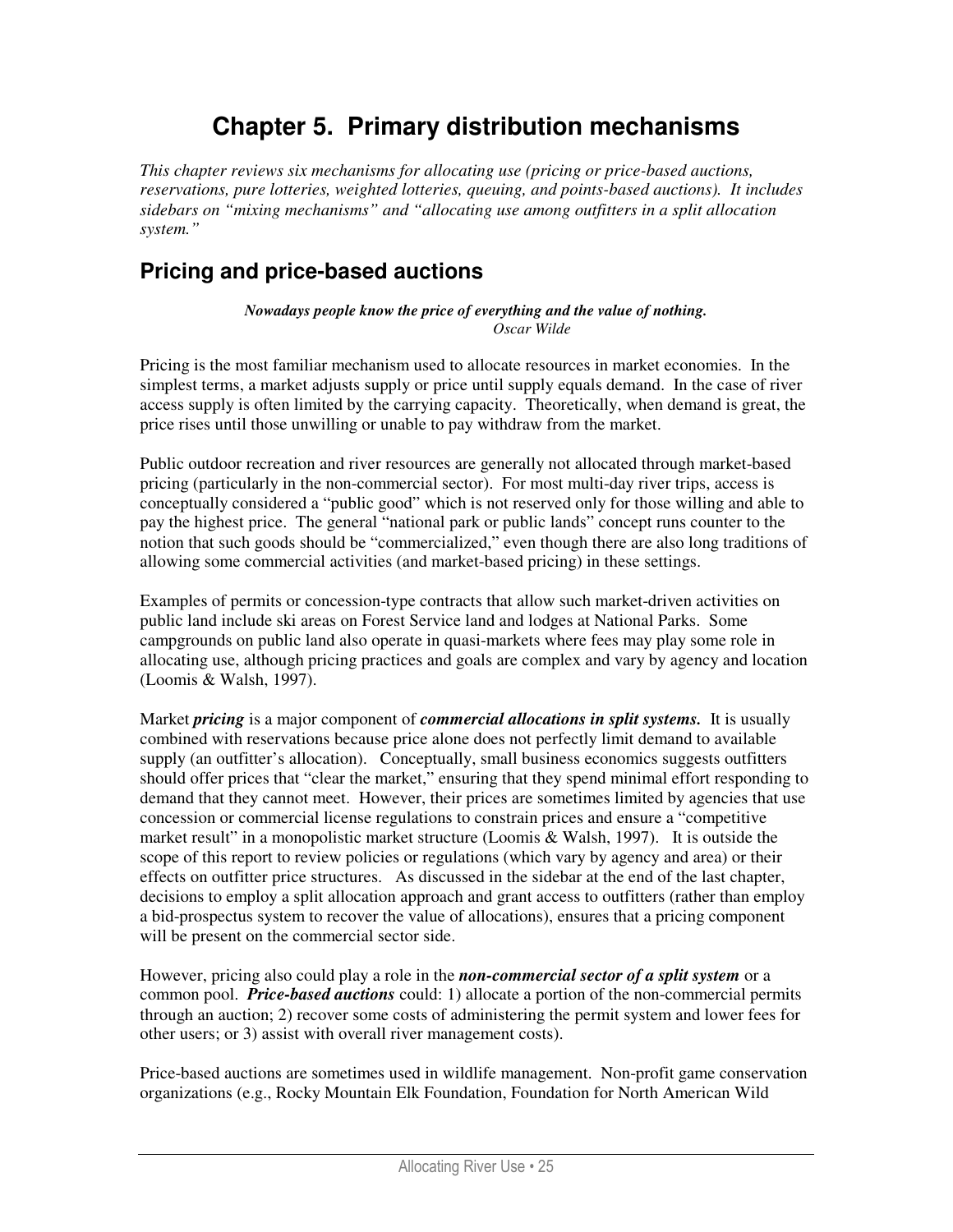Sheep) have worked with state game agencies to fund wildlife management efforts by auctioning a few permits each year for high demand hunts (Scrogin, Berrens, and Bohara, 2000). The permits are sold at auctions, and prices for some permits exceed \$200,000 (e.g., the average bid for a Montana big horn sheep permit is \$149,000 over the past 20 years).

For very high demand rivers (e.g., Grand Canyon, Middle Fork Salmon, Selway), a similar program might offer a small number of permits (e.g., one to five per year) through an internetbased auction. The permit could be awarded to the highest dollar bid, which could be from an individual, a group, or commercial outfitter. Trip(s) could then be conducted as commercial or non-commercial, as long as they met other regulations for type of trip, trip size, and trip duration. To the extent allowed by state or federal laws, revenue from the permit auctions could then be used to administer other aspects of the permit system, to support resource management in the river corridor, or to reduce fees for other users. We think auctioned permits might generate bids of \$10,000 to \$20,000 for some trips (depending upon the river, number of permits available, and odds of securing a permit through other mechanisms, etc.).

#### *Advantages*

- *Encourages users to prioritize their values.* Pricing in the commercial sector presumably selects passengers who place a higher value on river trips. Priced-based auctions in the noncommercial sector would provide a *small* number of permits (e.g., 1 to 5 per year) to those who place high value on trips (with little effect on those unwilling or able to pay the high bids).
- *Requires users who want access to pay for it.* Pricing would help off-set the cost of providing river management, rather than having taxpayers subsidize the pursuits of river runners.
- *Provides information about the value of a river trip.* A pricing-based auction would provide some real information about the value of this otherwise non-market good. Resource economists are likely to be interested in outcomes from such auctions, which might help estimate economic value of recreation opportunities and suggest data-based permit or concession fees.

- *Discriminates against the less wealthy.* The currency in a pricing mechanism is money, which is not distributed evenly through society and some would say should not be used to distribute public goods.
- *Those who pay the most may not value the resource most.* The ability to compete in a pricing system may not be correlated with people who value trips.
- *Likely legal hurdles.* It does not appear that federal agencies can sell permits through auctions, although wildlife hunting examples suggests that some government agencies have developed a system that meets legal scrutiny.
- *Commercializes river running opportunities.* A permit auction is likely to strongly link money and the river running experience, and some would say a "public resource shouldn't be sold." This is an issue in the commercial sector, and many stakeholders may balk at developing this connection in the non-commercial sector.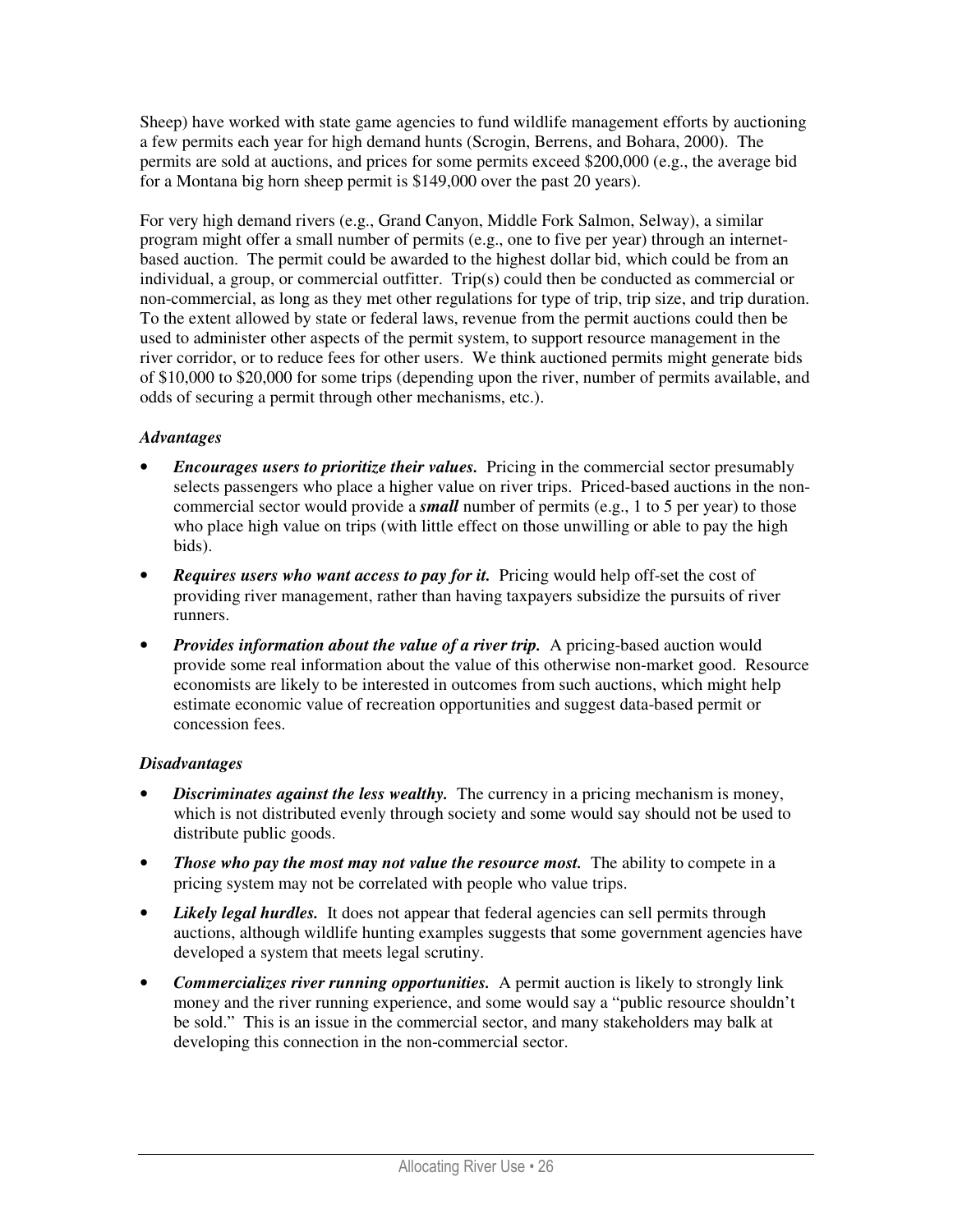## **Reservations**

#### *I'm planning to be spontaneous tomorrow. Steven Wright*

Aside from pricing, reservations are one of the most common ways scarce goods are distributed in modern life. Reservations are a kind of first-come/first served queue, where being "first in line" gives priority, but the queuing is done "virtually." Reservations are used to ration seats on airplanes and at performances, and for space in hotels and restaurants – they are, by far, the most common way that scarce goods are distributed in the travel industry. While the details of these systems vary widely, they all place a premium on advanced planning*.*

Reservation systems have been used to ration backcountry permits or public use cabins, and are a component in the allocation of passenger space on commercial river trips. For non-commercial river trips, reservations are less common (see Chapter 7), despite being well-accepted by users (Shelby et al., 1982; see also Chapter 9).

There are many issues involved in developing a reservation system. Detailed reviews of each issue are beyond the scope of this report, and interactions between them can produce very different consequences. Additional information on these topics is provided in Shelby  $\&$ Digennaro (1995).

- *Use control period:* When would use be limited? Most systems apply reservations to an entire use season, but they could be used for shorter periods (e.g., high use days based on past use as on the Lower Deschutes, weekends only on the Lower Youghigheny). The main trade-off is complexity (if the control period is limited) vs. over-regulation (limits may not be needed on all days).
- *Opening date:* When will reservations be taken? Systems can offer reservations year round, but some open six months (or less) before the first available dates. There are administrative costs for longer open periods, as well as repercussions on cancellation and no show rates if dates are out of sync with user planning horizons. The Lower Deschutes offers "multiple opening dates" where some reservations are available a long time (e.g., six months) ahead, while others are available closer to the date (e.g., two weeks, two days). Such systems can serve those with longer and shorter planning horizons.
- *Reservation mode (sometimes labeled accessibility):* How would reservations be taken? Walk-in, phone, and internet options are the major choices. Administrative and "show up" costs are typically highest for walk-in access, while phone and internet access are more convenient. The trend is toward internet-based reservations, but this reduces the "interface opportunity" between agencies and users, and may have other implications such as "no shows" (see sidebar in Chapter 6).
- *Reservation policy:* Would permits be offered to groups or individuals? Requiring individuals to name everyone in a group reduces "speculative trips" but is more cumbersome for agencies and users. In the travel industry, it is common to name "some" people (e.g., the head of the family, one person for a hotel room) but not everyone. Offering trips to a single trip leader minimizes transactions, matches how people plan trips, and allows flexibility (for trip members and alternate trip leaders).
- *Transfer policy:* Can permits be transferred to others? Non-transferability reduces permit trading, speculation, and the creation of a secondary market, but is less flexible for users. Transfers have the potential to create value in the permit (which could be sold).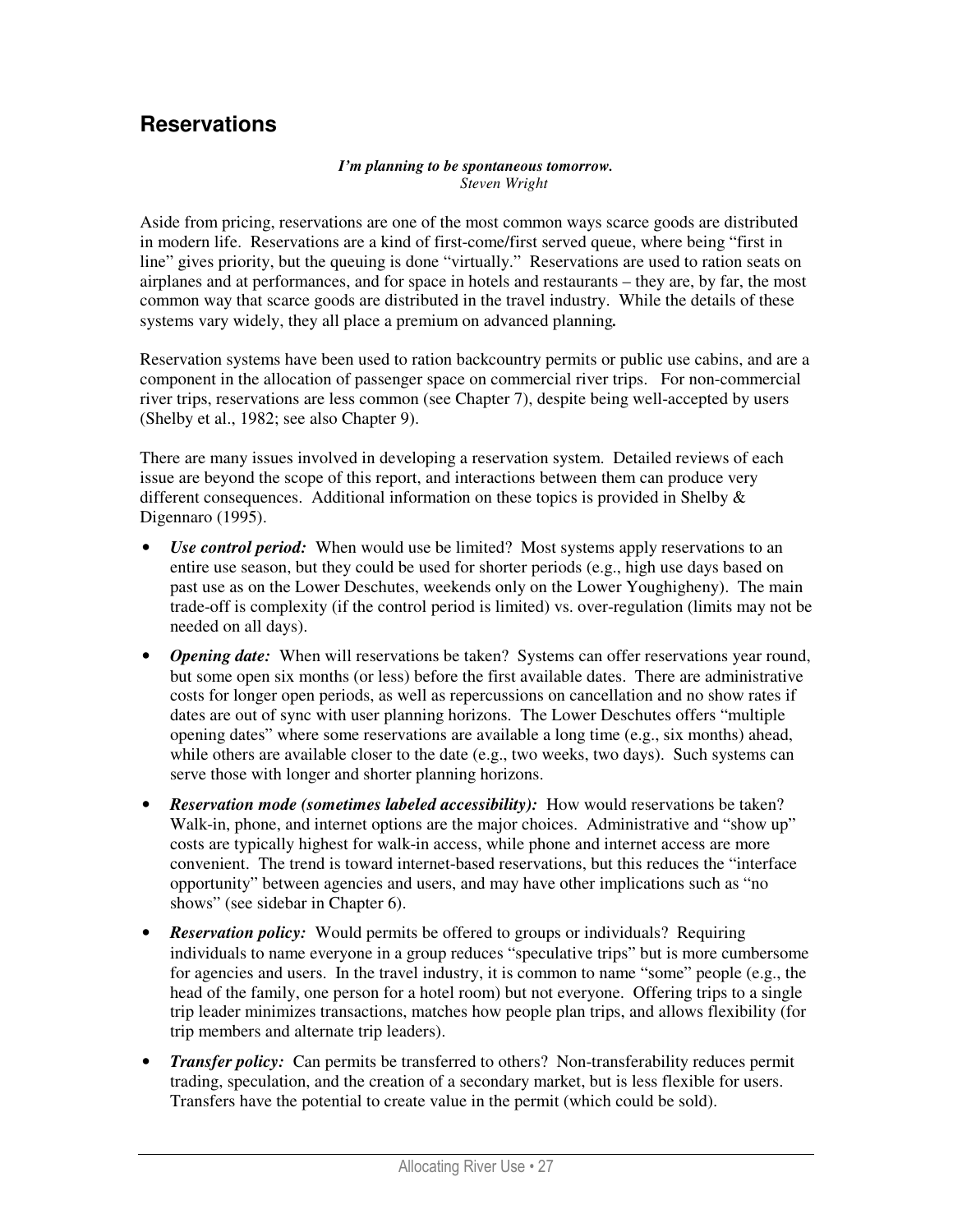- *Reservation fees and terms:* How much would a reservation cost and could people make more than one at a time? Limiting transactions or the number of reservations available at one time creates greater opportunity for others, but may not fit with a river where people take multiple trips per season (e.g., Deschutes, Arkansas). There are also administrative costs for tracking multiple reservations.
- *Confirmation policy*: Is confirmation required, and if so, when? This requirement could minimize no shows and increase the number of permits available in a secondary system (which can benefit short-term planners). The trade-off is limited flexibility for users, plus increased administrative costs.
- *Cancellation policy:* Would there be refunds of reservation fees, or penalties for failing to cancel? Refunds require greater administrative effort, and may complicate the system. But keeping fees may penalize people who "legitimately" cancel a trip or encourage people to "no show" rather than cancel (which works against efficient use of the total allocation).
- *No show policy:* Would there be penalties for not using a reservation? This can discourage "no shows," but has administrative and enforcement costs.
- *Waiting list policy:* Would there be a list and how will it work? Short-term waiting lists allow the agency to notify users as cancellations or other permits become available, but there are administrative costs. Multi-year waiting lists allow users to "stand in line" over the long term, which can have a variety of consequences (see case study on the Grand Canyon waiting list in Chapter 8).

### *Advantages*

- *Any applicant can get a chance to go (sometime).* Lotteries do not guarantee an applicant will ever obtain a permit, but a reservation system allows anyone to reserve a date (although it may be far in the future).
- *Efficient and considered fair (when demand and supply are in balance).* When supply is similar to demand (and reservations are not made too far out in front of when people would use them), reservations assure applicants of a permit and a relatively short wait. When demand substantially outstrips the number of permits, the planning horizon needed to successfully compete for a permit can become "unreasonable." People make reservations not knowing whether they will be able to conduct the trip when the time comes, leading to speculation and higher numbers of cancellations and no shows.
- *More control over scheduling.* Reservations provide greater control over scheduling a preferred date than lotteries (where they may have to list more than one).
- *Flexible applicants can get permits.* Some believe that reservations may lead to higher cancellation rates, but cancellation policies and secondary distribution systems can make those available to others (see Chapter 6). In addition, limited examples suggest reservations lead to lower cancellation rates. On the Green through Desolation the cancellation rate went from over 50% (under a lottery system) to less than 5% with a new reservation system (Willis, personal communication, 2007).

### *Disadvantages*

• *Understandability issues.* Depending upon the details, reservation systems can be complex to manage or use. Each rule change or system nuance may be designed to address specific problems, but can be unwieldy.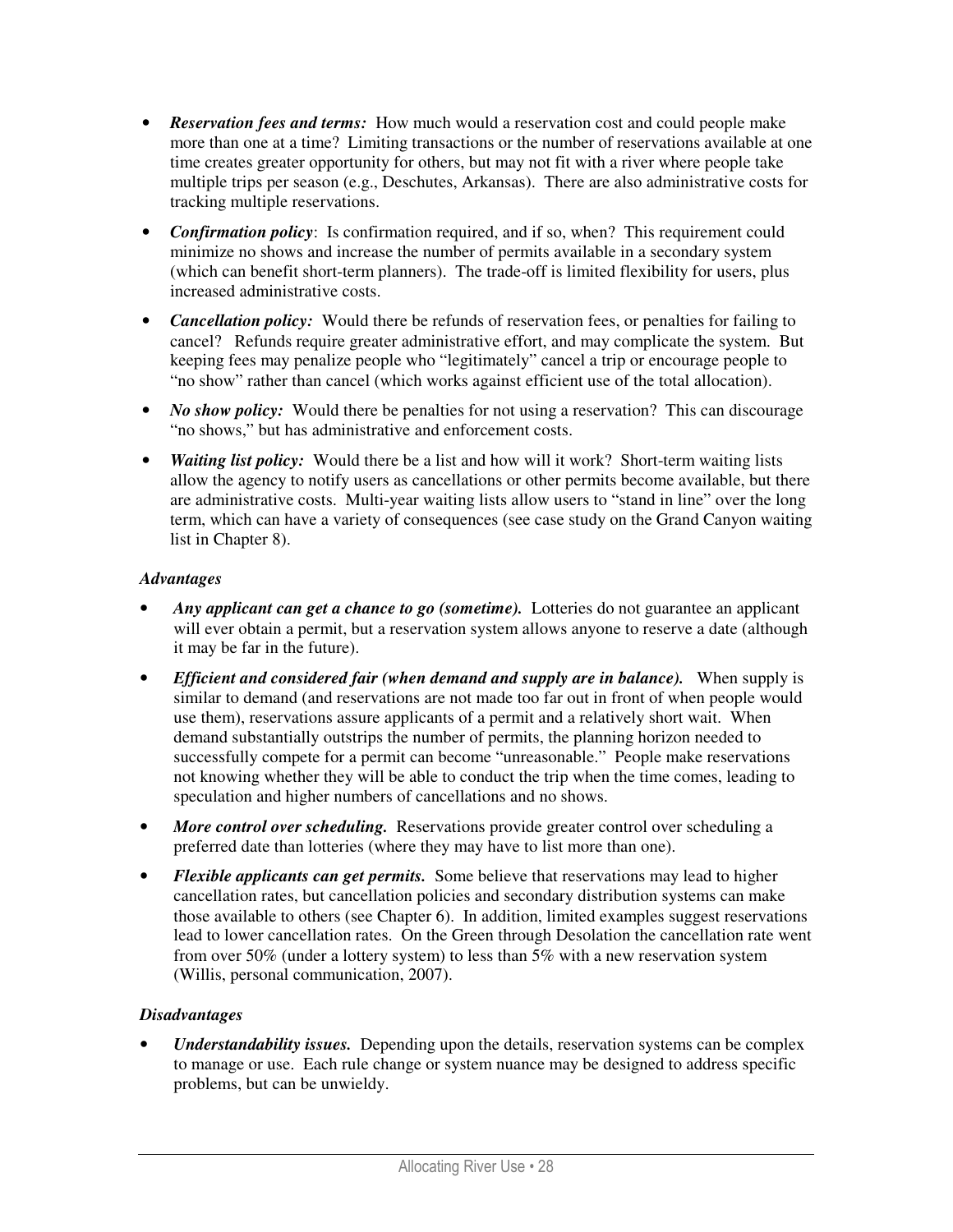- *Too complex.* Tracking users, multiple releases of dates, fees, confirmations, and cancellations are cumbersome and require sophisticated administration systems. Based on the experience of the Lower Deschutes, start-up costs for such systems can be high, but once they have been developed and "de-bugged," web-based software should minimize long-term costs.
- *Long waits prevent realistic trip planning.* The further ahead one needs to make reservations to assure a trip, the less realistic trip planning will be. Maintaining multi-year waiting lists (or taking reservations years in advance) was a failure in Grand Canyon (see case study in Chapter 8) and has been discontinued. Other rivers (e.g., Green in Desolation, Westwater) have also jettisoned waiting lists (although these operated within a single season only – were not carried over from year to year).
- *Long waits favor less spontaneous users.* Reservations and waiting list systems favor those who can plan ahead at the expense of those who are more spontaneous (although secondary distribution systems can be developed to provide a substantial allocation to spontaneous users).
- *Onerous or punitive rules.* Layers of policies to minimize the number of people who might otherwise "work the system" may create onerous rules and bureaucracies. To the extent these are only applied to non-commercial users, they are an unequal burden (commercial users do not face most of these rules).

# **Pure lotteries**

#### *Lottery: A tax on people who are bad at math. Ambrose Bierce*

Lotteries are the "classic" non-market mechanism for allocating scarce resources when equality is the goal and the commodity cannot be subdivided. In a pure lottery, each individual receives an equal chance to obtain the commodity, in this case a permit to run the river.

Pure lotteries are the most commonly used rationing mechanism on multi-day rivers (at least 13 rivers employ pure lotteries to distribute their permits; see Chapter 7). Most require prospective applicants to compete during the winter for specific dates in the following summer/fall.

Lotteries generally "encourage" all the prospective members of a group to apply (assuming the fees are not too onerous), because more entries create better odds. Boaters have been known to organize "permit parties" to complete applications and strategize about preferred dates, which can create excess cancellations if more than one in the group is successful. With a pure lottery the probabilities of success are not modified by past success or other variables, and users re-apply each year.

In addition to several issues described for reservations, lottery mechanisms must include decisions about:

- *Application period and drawing date.* Analogous to reservation opening dates, these decisions define when people can apply and when the drawing will be held. Application dates farther from trip date increase planning horizons, limit spontaneous users, and increase cancellations and no shows.
- *One vs. many lotteries.* A lottery could choose winners from the entire pool of applicants and then give preferred dates to them. But most river lotteries operate as "mini-lotteries,"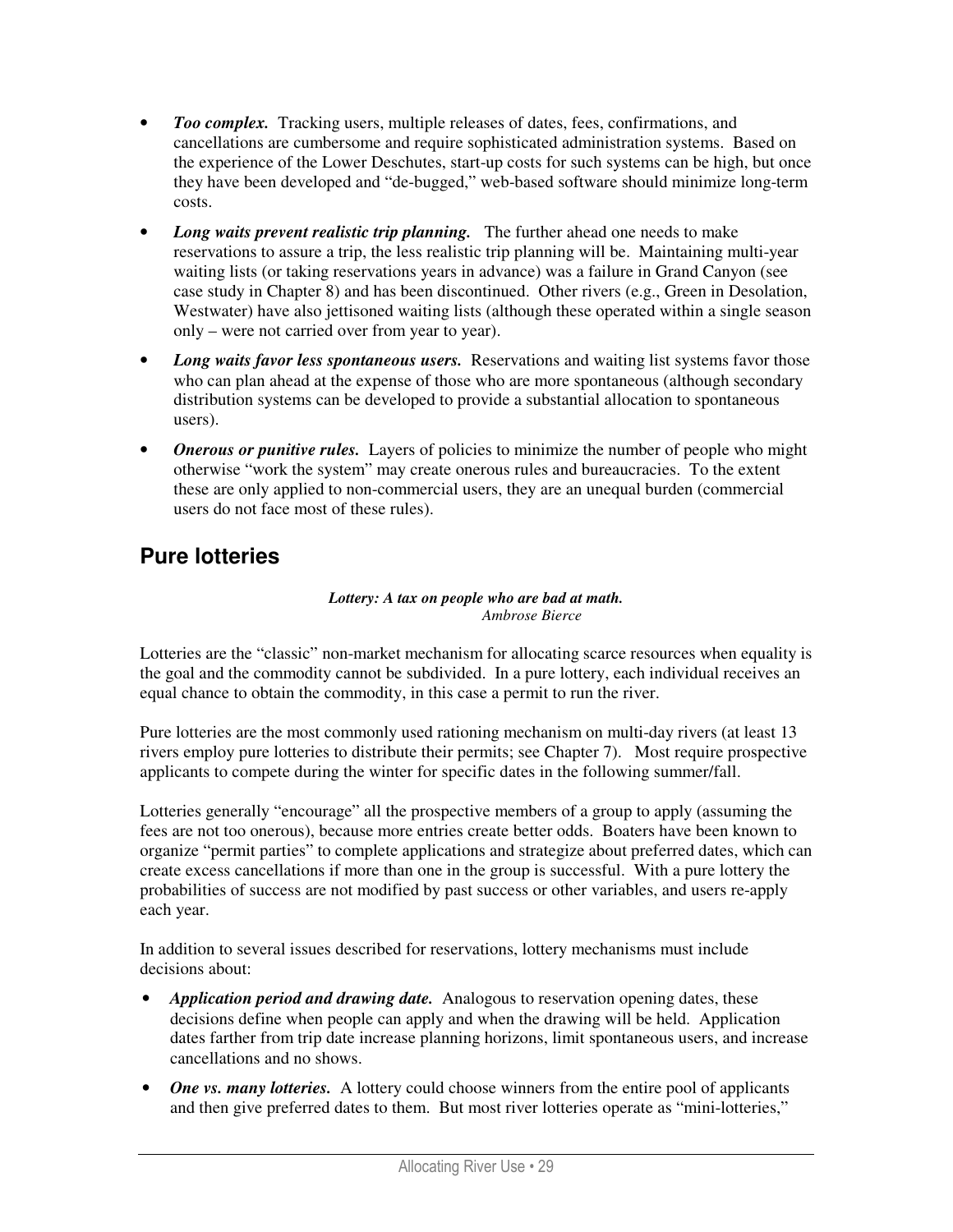where applicants that apply for each date compete for that date. There is usually a single lottery for the year (most common), but it is possible to have several lotteries spaced throughout the year covering shorter periods (so they occur closer to the trip date).

- *Individual vs. group applications.* As with reservations, allowing one person to represent an entire group decreases administrative efforts. However, multiple applications from a group increases the chances of obtaining a permit.
- *Lottery application mechanics.* How will applicants apply (paper, phone, internet) and how will the agency choose winners in a random but equitable way (choices range from "cards") from a hat" to electronic random number generation)?
- *Fee, confirmation, and cancellation/no show issues.* There are similar issues to those discussed for reservations (see previous section).

#### *Advantages*

- **Lotteries are in common use.** Lotteries have long been used to allocate game hunting permits, and are the most often-used system for multi-day river permits. However, they are relatively rare in the travel industry (e.g., for hotel rooms, flights, or access to popular sights), where reservations are dominant. Lotteries on rivers have withstood legal challenges, are generally considered a "fair" non-market mechanism, and are wellunderstood and easy to explain.
- *Lotteries serve equality goals.* By definition, "*pure*" lotteries give equal consideration to all who apply.
- *Lotteries can handle group applications.* It is possible to have a lottery to handle group rather than individual applications (thus minimizing multiple applications), although most agencies do not.
- *Pure lotteries are less administratively challenging.* Pure lotteries can handle a large number of applications, and computers can easily randomize the choice of successful applicants. This makes them easy and cheap to administer, particularly if applicants enter data electronically.
- Lotteries favor those who can plan ahead and organize their group. Lotteries put a premium on organizing groups in advance of the application deadlines, and strategically choosing dates that are: a) desirable for your group and b) undesirable for other competing groups.

- *Pure lotteries give no advantage to those who have been unsuccessful in the past (or haven't been down a river recently*). An idealized "equity" goal may suggest that people who have been trying unsuccessfully to obtain a permit should have improved chances over those who have taken a trip recently (a weighted lottery can accomplish this; see below).
- *Lotteries discourage spontaneous use.* Because they must be held in advance of the launch dates to give time for people to organize trips, lotteries put a premium on advance planning and discourage "spontaneous" use. Releasing a proportion of permits through a secondary system can address this issue (see Chapter 7).
- *Perceived chances of success are lower with pure lotteries.* Pure lotteries provide few variables that users can control to improve their chances. A study of backpacker and river runner permit system preferences suggests reservations and pricing were preferred over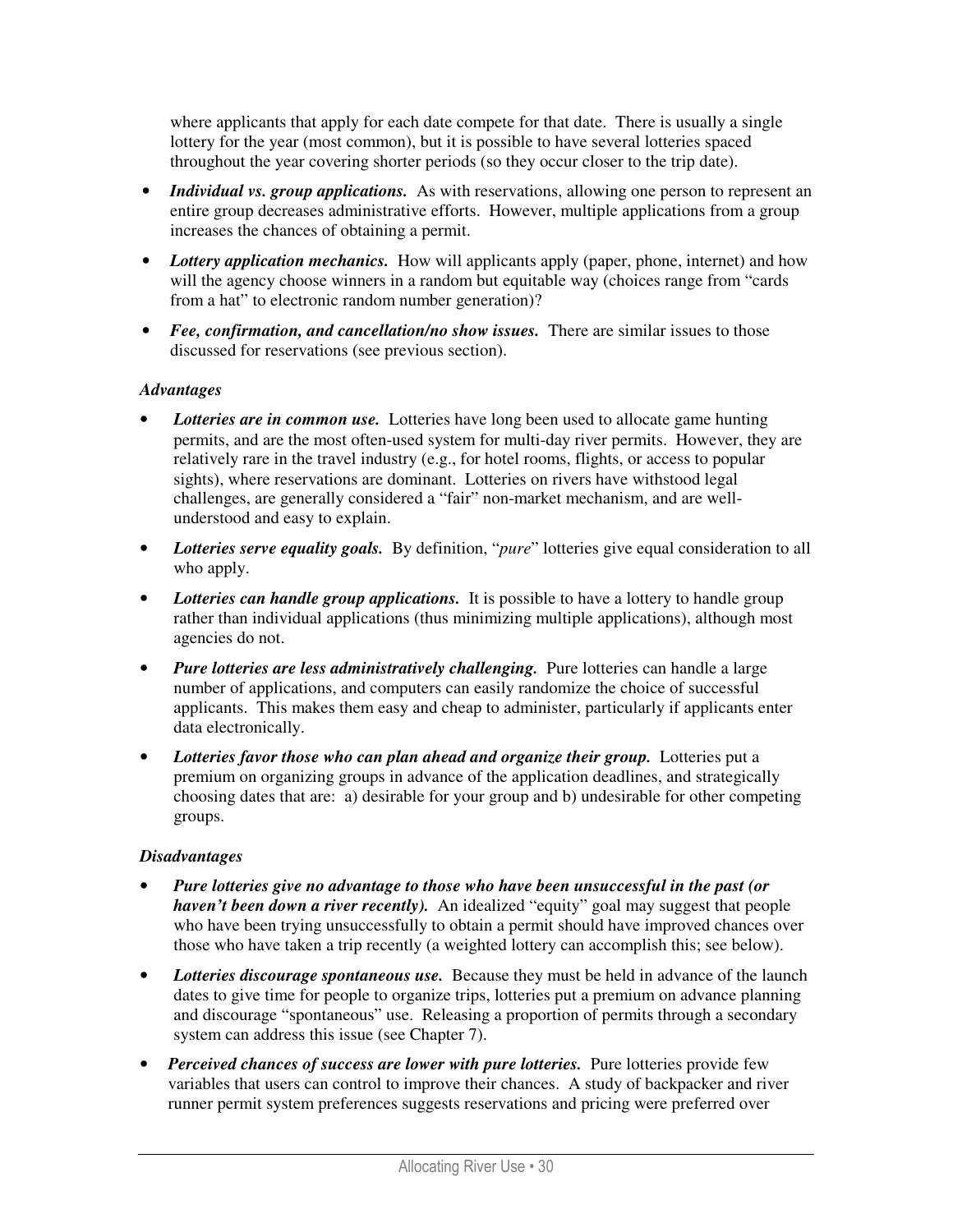lotteries and on-site queuing, apparently because users felt they had more ability to control their chances (Shelby et al, 1982).

- *Poor odds in a pure lottery*. Odds of success are low in lotteries for high demand rivers like the Selway and Middle Fork Salmon. Based on the 3% "success rate," a single person applying for a Middle Fork or Selway permit would get a permit about once every 30 years (although many groups may submit several applications, improving their group's odds).
- *"Over-applying" and "lottery synergy."* Lotteries may become "a game unto themselves" possibly creating a synergy among potential river runners that leads them to apply for more trips than they realistically plan to take (Willis, 2008). One potential scenario is for a group to apply to many rivers for the same vacation week and draw more than one permit, causing them to cancel all but one.

# **Weighted lotteries**

With weighted or modified lotteries, probabilities are altered to better meet "fairness" goals. The logistics of a weighted lottery are similar to a pure lottery, with the exception of the weighting system. A weighted lottery system could increase the odds for previously unsuccessful applicants, or weights could be given for other applicant characteristics (e.g., groups willing to take shorter trips, go in smaller groups, or those who had not been down the river recently) to address other management goals.

### *Advantages*

- *Weighted lotteries have been used in natural resource settings.* Most rivers have pure rather than weighted lotteries. But several wildlife agencies consider past success or "points" systems based on other hunter characteristics, and bear viewing at Alaska's McNeil River has used a type of weighted system in the past (see case study in Chapter 7). The Grand Canyon also uses a weighted lottery, although it may be a couple of years before the range of effects will be understood and can be evaluated (see case study in Chapter 7).
- *Weighted lotteries serve "fairness" goals.* A weighted lottery increases odds for specified applicants in order to be "more equitable or fair" than a pure lottery.
- *Weighted lotteries can handle group applications.* It is possible to design a lottery to handle a group rather than individual applications, thus minimizing multiple applications.

- *Weighted lotteries discourage spontaneous use.* As with pure lotteries, weighted lotteries put a premium on advance planning and discourage spontaneous use. Releasing a proportion of permits through a secondary system can address this issue.
- *Group composition pressures.* A weighted lottery that awards permits to groups (e.g., the current Grand Canyon system for boaters that were on the multi-year waiting list) puts a premium on forming groups with other people who have been unsuccessful in the past. This may affect the composition of applicant groups, shifting to groups cobbled together based on "wait points." Private boater websites have formed to facilitate these group-forming efforts, possibly creating "non-commercial tour trips" consisting of people who do not know each other very well. The social dynamics in these groups differ, which may affect trip impacts or safety.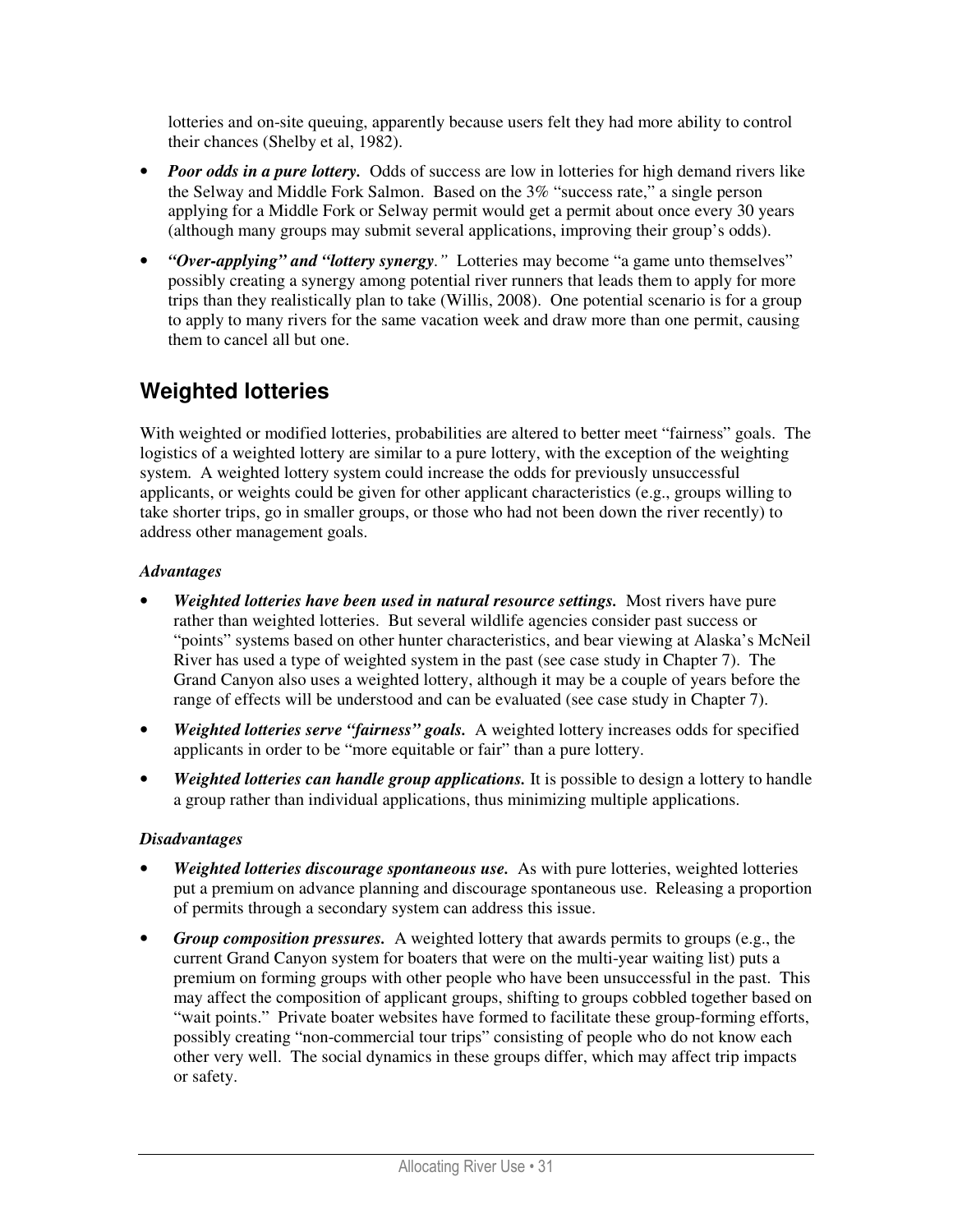• *Administration challenges.* "Weighting" applications is more complex and more difficult to explain to users or develop among managers. Specific details are beyond the scope of this report, and include privacy concerns (tracking by identification numbers). Case studies for Grand Canyon and McNeil River in Chapter 7 offer some options.

# **Points-based auctions**

A "points-based auction" is a mechanism where people earn "waiting points" for the length of time they are registered, and the points become a form of "currency" that can be used to "bid" for permits. Groups having people with more time on the registration list are more successful than groups with less time. The concept was conceived by non-commercial boaters interested in overhauling Grand Canyon's waiting list system, and further developed through the 2003-2006 planning process. The concept has been incorporated into the transition options from the Grand Canyon waiting list to the new weighted lottery system. A broader conceptual points-based auction system is described below.

- "Waiting points" are earned by *individuals* for each year they applied but did not take a trip. However, applications for permits are made by *groups* (a roster of trip participants). Members of a group pool their collective waiting points to compete for a permit.
- Points-based auctions are compatible with a common pool or within the non-commercial sector of a split system.
- Groups compete for specific dates in a certain time period. Comparisons occur for each date in sequence, and the group with the highest number of points is offered a permit. After they receive an offer they no longer compete for any other date (and their "points" are "spent"). Individuals who bid with groups but fail to obtain a permit continue to accumulate points for future bids (but groups can change in future years).

### *Advantages*

- *Favors those who have been registered longer.* This recognizes the equity goal of providing a greater share of permits to those who have been unable to get on the river.
- *Favors users who can "network" better.* People organizing others who have been waiting a long time will be more successful.
- *May serve efficiency goals by increasing trip size averages.* Because groups with more points can bid more, this system encourages larger group sizes. This maximizes the number of people going down river for a specified number of launches.

- *Pressure to increase group sizes.* Points-based auctions tend to increase group sizes, because groups with more people can amass more points. This may work against other management goals (larger groups may have greater resource or social impacts) or desired experience quality (large groups may have different social dynamics and personal benefits).
- *Group composition pressures.* A points-based auction encourages forming groups with other people who have been waiting a long time, which may affect group composition (see discussion for weighted lotteries).
- *Greater complexity and cost.* A points-based auction system is necessarily complex. At a minimum, it must track information about those who register but remain unsuccessful, raising privacy concerns. Electronic programs can handle this, but it is not simple.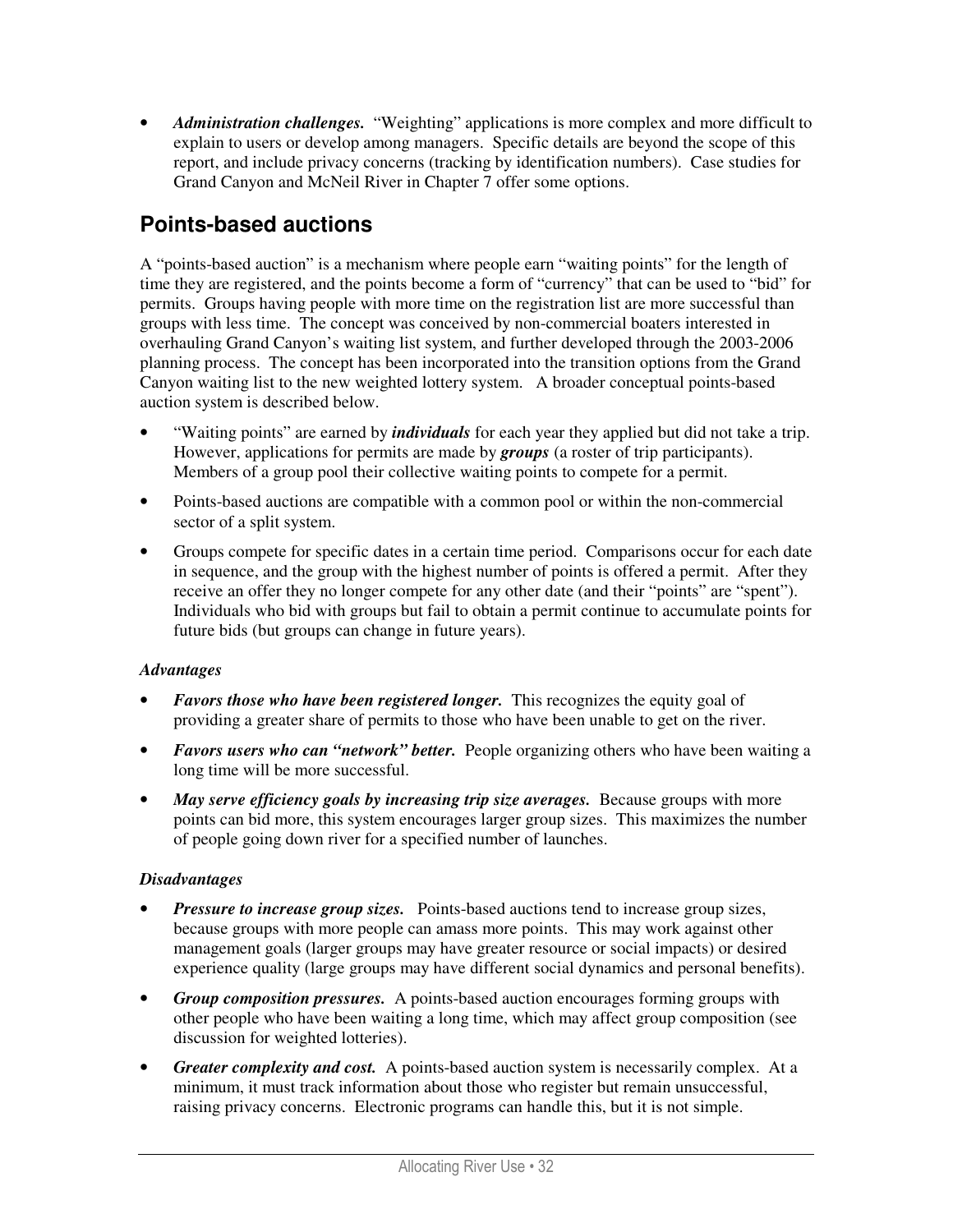## **Queuing or first-come/first-served**

#### *Time is the scarcity, and it's the commodity we can't create any more of. Jim Mitchell*

An "on-site" first-come/first-served queuing system is common in modern life (e.g., at the grocery store check-out or ice cream shop) and in many recreation settings (e.g., at ski lifts, amusement parks, or entrance stations to parks). However, most of these "lines" form at facilities where the wait is likely to be short and potential users can judge waiting time and their willingness to wait. Many river settings require time and effort to get to the site and information about "queue length" and chances of success are probably unavailable.

Several recreation programs use a first-come/first-served system (e.g., backcountry permits in Yellowstone, Glacier, or Denali) with queues at backcountry offices at park gateways or nodes. In general, a limited number of permits are offered for different zones or campsites, and users queue up a short time in advance (e.g., 24 or 48 hours).

On rivers, queues are rarely employed as a primary distribution mechanism, but they are often part of the secondary system (where cancelled or no show permits are available to those who are waiting). Queues usually form at agency offices, although in some cases (e.g., McCloud River Preserve, Lower Youghigheny) they occur at the river.

#### *Advantages*

- *Favors those who live closer to the river.* Queues serve idealized equality goals because theoretically everyone has equal amounts of time to spend in lines. However, those who live closer spend less of their time getting to the queue.
- *Favors those with more "free" time.* Those with less structured lives (e.g., those with flexible work or school schedules) may have time or be more willing to spend it traveling to or standing in lines (Schomaker & Leatherberry, 1983).
- *May provide benefits to a local economy*. In places where people remain in an area for several days to participate in queues, their additional expenditures could provide a modest economic boost (Robertson, 2003).

- *Disfavors users that live farther from the river or have less "free" time.* (For the reasons described above).
- *Puts a premium on information about queue length.* Decisions about whether to join a queue often rest on information about waiting time or chances for success.
- *Requires users to travel to a queue without guarantees that they will be able to take a trip.*  Uncertainty is a problem with queuing systems. Most users do not want to prepare for a trip and travel and stand in a line that may not produce a permit. Such systems are better where the queue distributes higher demand space (e.g., a better launch time on the Lower Youghigheny, a more desirable segment on the Rogue), but alternatives are available for the unsuccessful.
- *On-site administrative effort.* An on-site queue requires administrative facilities and staff at a potentially remote location. Queues at agency offices are usually less remote, but they may have other trade-offs.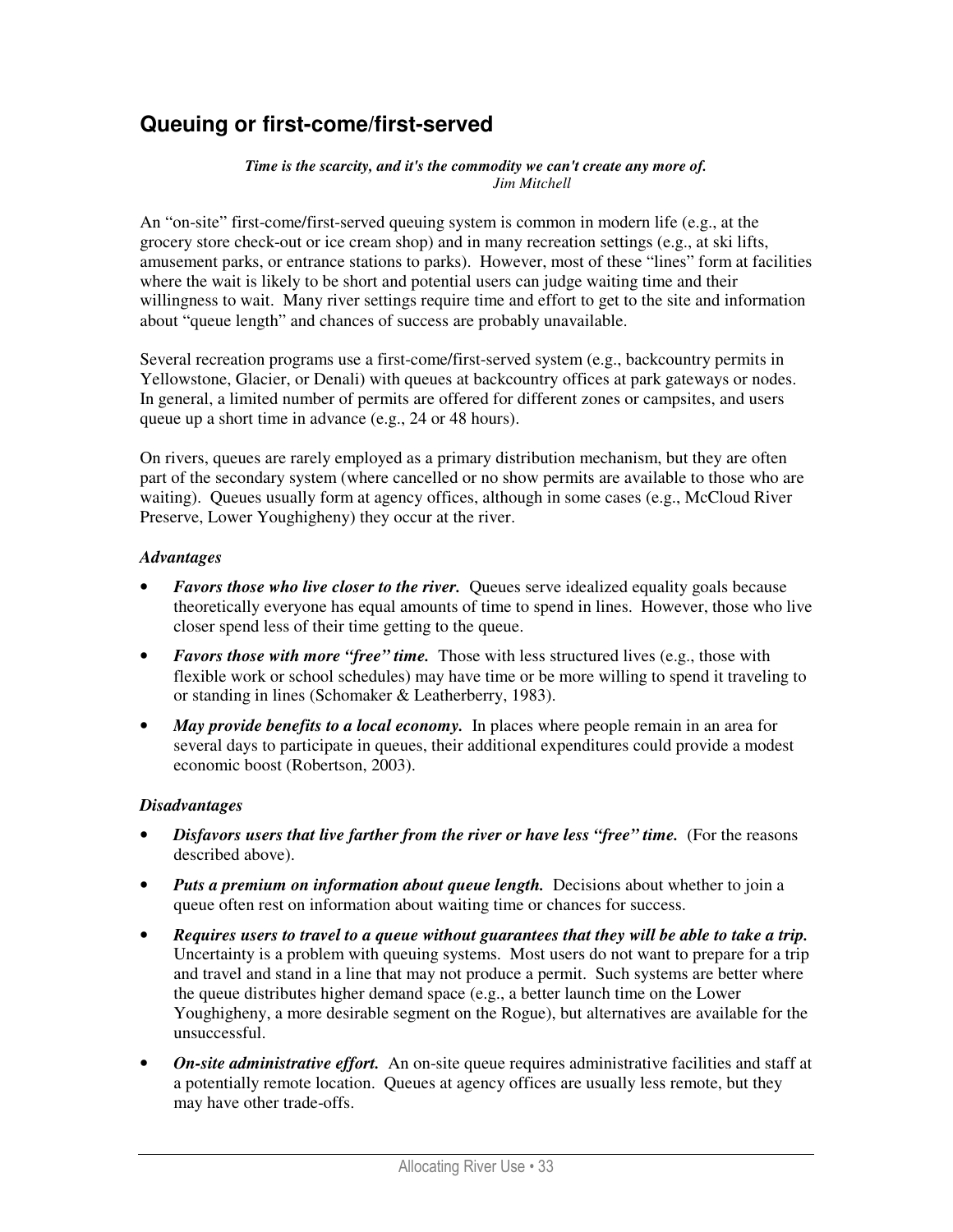# **On mixing mechanisms**

Most rivers use a single primary distribution mechanism, but some people suggest "mixing mechanisms" (allocating "blocks" of permits with two or more different systems to diversify who "wins" and "loses" under an overall program). Mixing allocation mechanisms is analogous to "optimal taxation theory," which advocates a balance of tax types (e.g., sales, personal income, corporate, and property) to provide economic stability and minimize impacts on one specific group.

A "mixed system" specifically refers to multiple primary distribution mechanisms. A different secondary distribution mechanism to distribute unused permits (cancellations and no shows) can be used to accomplish similar "diversification" goals.

The primary downside of mixing mechanisms is complexity of the overall system, with greater administrative costs for agencies and more complex procedures for users. If a mixed mechanism system is proposed, simplicity and understandability are particularly important.

Some mechanisms mix better than others. Without reviewing the full matrix of choices, two "mixes" appear likely to be complementary:

- **Price-based auctions with reservations or lotteries**. Price-based auctions are designed to allocate a few permits to help pay for other parts of a relatively expensive allocation system. This is likely to be more successful for longer, high-demand "iconic" river trips like the Grand Canyon or Middle Fork Salmon, where bid prices would be higher.
- **Queuing with reservations or lotteries.** Reservations or lotteries primarily favor those who can plan ahead, while queuing favors more spontaneous users, those with less structured lives, or those who live close to the river. Mixing these mechanisms provides "alternative paths" for different types of users.

In contrast, a couple of mixes are less likely to be complementary:

- Weighted lotteries or points-based auctions with pure lotteries. Weighted lotteries and pointsbased auctions serve equity goals (to favor those who have not been successful in the past) and run counter to the equality goal of a pure lottery. All of these systems allocate permits well in advance of trips, which do not favor spontaneous users.
- **Lotteries and reservations.** Both place a premium on planning, so combining does not diversify benefits to different groups.

It is also possible to "mix" split and common pool approaches by developing a split system but with a third allocation dedicated to a common pool. Rivers that allow cross-sector use of cancellations is a smaller version of how these mixes might work, but to be effective they would need to grow to about 30 to 50% of all use. "Partial common pools" could be used to transition between a split and a full common pool approach (allowing the common pool to grow as commercial or non-commercial allocations are not used or when commercial permits come up for availability), or applied for certain parts of the year (e.g., for winter and spring launches in Grand Canyon) to explore how well they work.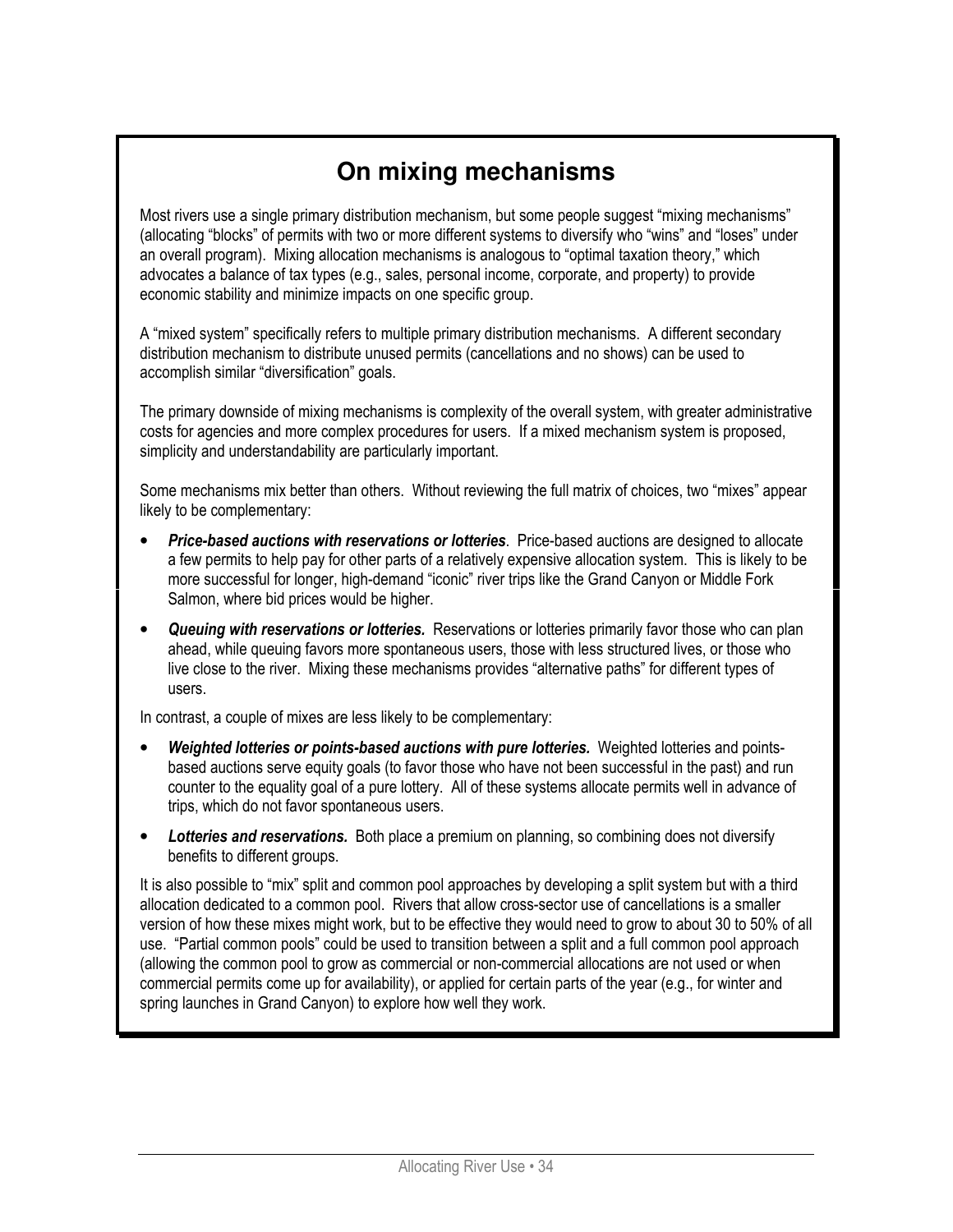# **Allocating use among outfitters in a split system**

There are challenging issues related to allocating use among outfitters in a split system. This includes deciding which outfitters will get a permit and the amount of use that will be allocated to each permit holder. Most allocations to outfitters are initially based on historical use. As use shifted, outfitters sometimes "sold" their allocations, or other schedules or trips changed, so agencies developed more sophisticated ways of allocating and scheduling outfitter use. A few observations about these mechanisms and what they accomplish follow:

- The level of oversight depends on river and trip characteristics. If commercial trips are more homogenous in terms of length and season (e.g., day trips on a high density river), allocations are relatively simple (e.g., launches per day) and less oversight is necessary. But if outfitters compete for higher demand times or offer trips of different lengths and sizes, more agency control of the process may be appropriate.
- **Fewer outfitters reduces complexity.** Some rivers have few outfitters (e.g., the Chattooga has three) while others have many (e.g., the Lower Deschutes has over 100). Regardless, the number has implications for allocation scheduling. It is easier to schedule trips when the "bidders" are fewer and have histories with each other. As the number increases, more sophisticated systems for bidding dates may be needed (e.g., on the North Fork American, outfitters bid in order through three rounds).
- Annual scheduling meetings. If the number of outfitters is relatively small (e.g., under 15 or so). annual face-to-face meetings can be a very effective tool for scheduling. Some of these are organized by agencies (e.g., North Fork and Middle Fork American) while others have been internal to the commercial sector with less agency oversight (e.g., Grand Canyon before the recent Colorado River Management Plan).
- Utilization policies. Most systems assess whether outfitters use their allocations from year to year. On some rivers, outfitters that do not use a certain proportion may lose some of their allocation in future years (temporarily or permanently). This discourages "holding" an allocation for its "windfall" value and makes unused space available to other users (other outfitters or in the non-commercial sector). These policies are challenging on rivers where use levels fluctuate widely from year to year because of weather, flows, fires, and outfitters have strongly advocated for regulations that average utilization over multiple years.
- **Flexibility policies.** Some systems allow informal launch "date trading" among outfitters to reduce inefficiencies and promote flexibility. The trade-off is that outfitters gain additional control over access rights and trip scheduling, which may encourage secondary markets (where outfitters trade dates for money).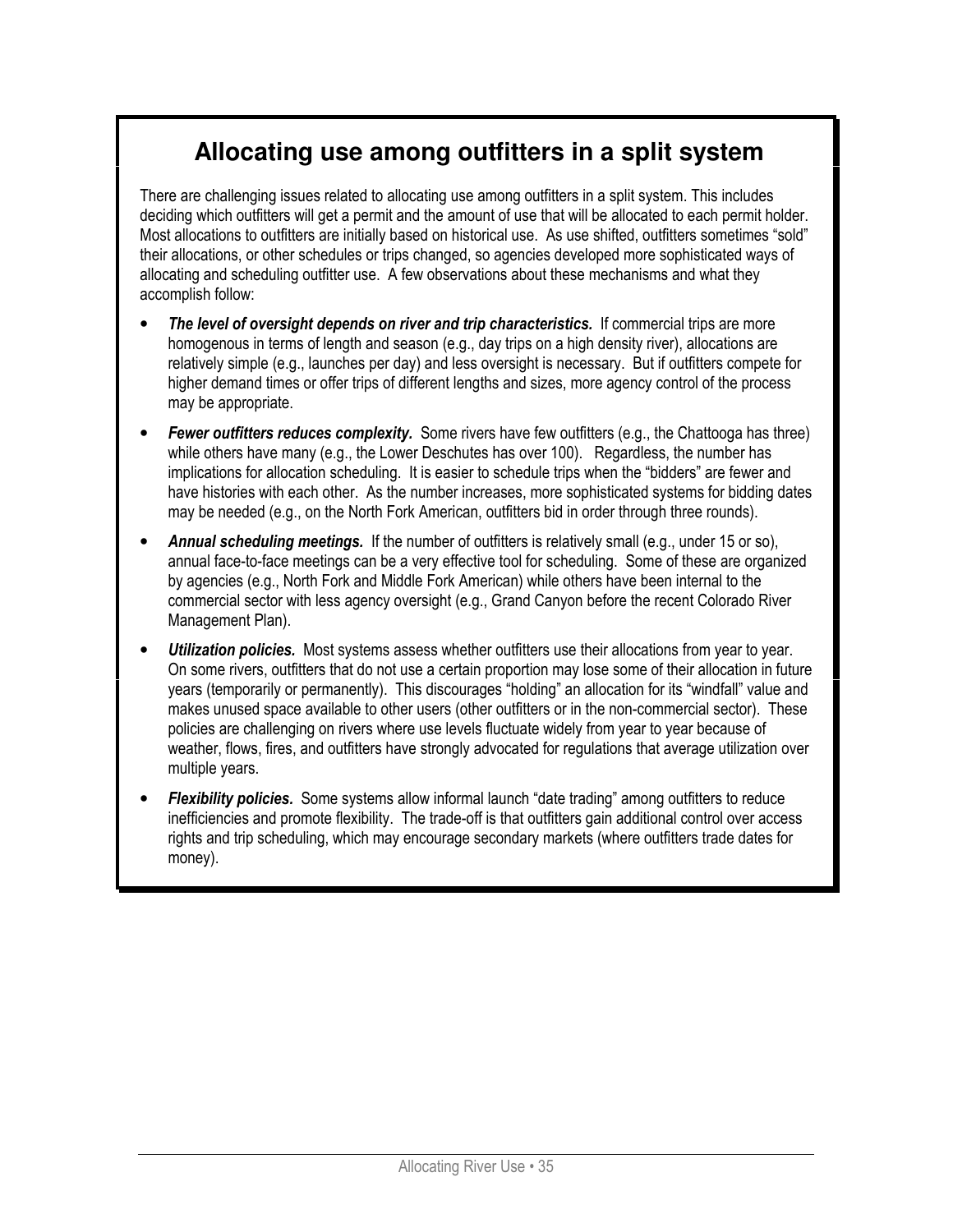

The Nature Conservancy Preserve on the Lower McCloud River, California operates a "10 anglers at one time" capacity that is allocated through a combination reservation and "walk-in" queuing system.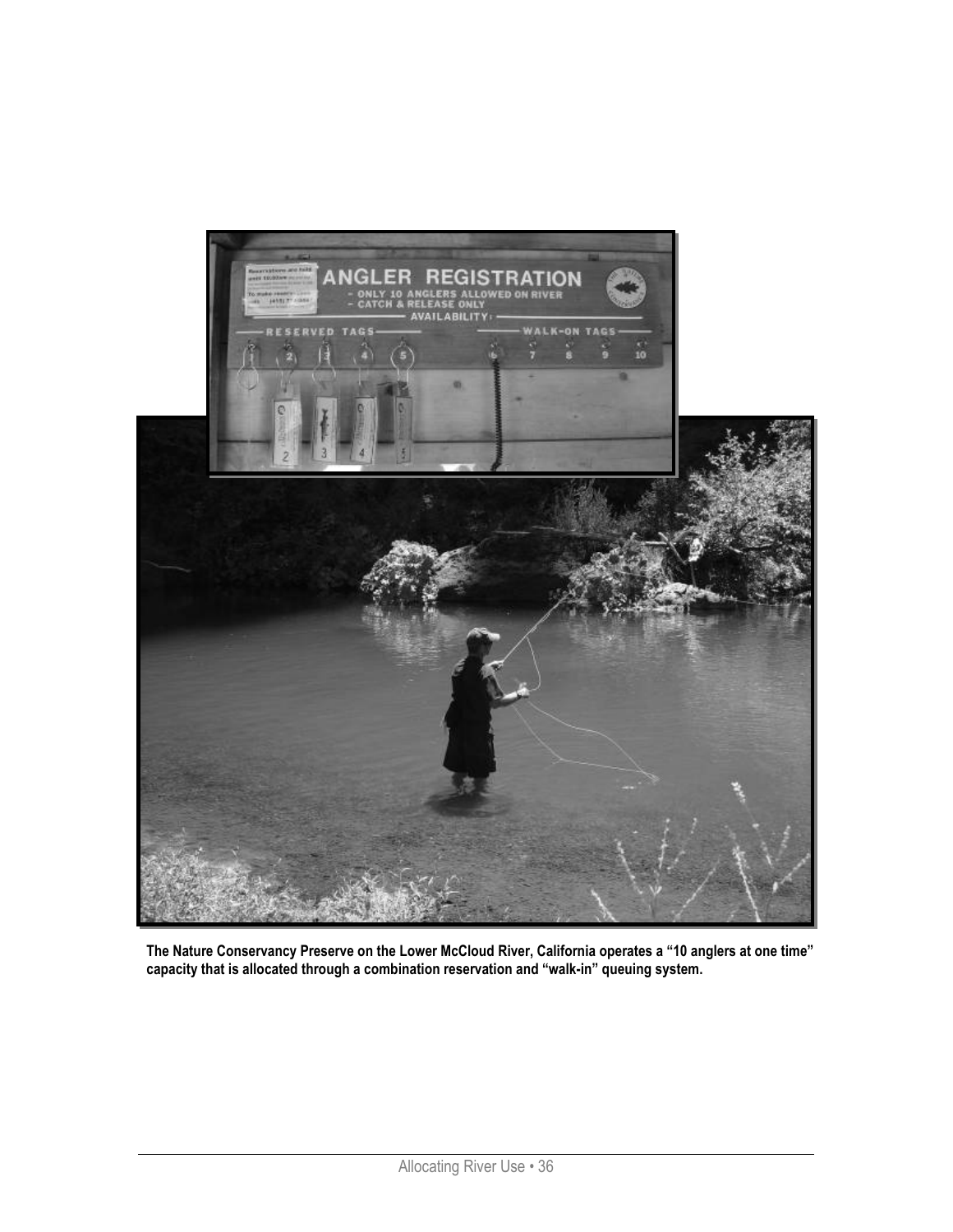# **6. Secondary distribution systems**

*This chapter covers systems for re-distributing unused permits from cancellations or "no shows." It begins with the steps for designing a secondary distribution system. It then focuses on specific distribution mechanisms, including waiting list notifications, supplemental auctions or lotteries, call-in or internet reservations, and on-site queuing. A sidebar addresses philosophical issues and unintended consequences of elaborate systems that may be "over-focused" on the "business" of permits.* 

Cancellations and "no shows" are inevitable under most permit systems. Reasons include natural phenomena (e.g., weather, flow levels), participant health (e.g., a trip leader or boat operator becomes sick or injured), logistics snafus (e.g., vehicle break down, equipment damage, shuttle coordination), or changes in priorities or schedules. The issue is how to handle them.

There are two challenges in designing a secondary distribution system. The first is understanding the frequency and timing of cancellations and no shows, then encouraging users to inform agencies when they are not going to use their permit (which frees it up for others). The second focuses on distribution objectives (e.g., full utilization vs. serving equity goals) and mechanisms for meeting those objectives.

# **Encouraging "cancellation notification"**

Agencies have several "carrots" and "sticks" to *encourage users to return their permits* as soon as they decide they will not use them. Potential "carrots" include:

- *Full or partial fee refunds.* Assuming user fees have been paid upon receiving the permit, a graduated refund schedule provides incentives to cancel as soon as permittees know they can't take the trip (Willis & Swanson, 2000). Cut-off dates should be linked to reasonable planning horizons (so new permittees will have enough time to organize a trip). However, based on limited discussions with travel industry representatives, most fees are too low for a refund to provide a "useful carrot" (cruise ship and resorts require several hundred dollars in "upfront" money) (Willis, 2008).
- *Full or partial "points refunds.*" If the primary system uses a weighted lottery or pointsbased auction, the points used to obtain the initial permit might partially be restored on a graduated scale (again linked to planning horizons).
- *Deferred trip dates.* Agencies can offer a permittee another date in the future if they cancel with sufficient time.
- *Access to the secondary system for another date.* Instead of guaranteeing a new trip date, permittees that cancel early enough can be offered access to the secondary system that disposes of other newly available permits (giving them some hope they can reschedule).

Potential "sticks" include:

- *Penalty fees.* Agencies can assess penalty fees that are charged if you cancel after a certain date. (Note: these may not be legal from a public agency, although they are common in the travel industry and might be developed within agencies as a "performance bond.")
- *"Bad user" lists.* Agencies can track users who cancel or no show, and sanction them if they re-apply for a permit (e.g., no show users cannot apply for a permit for one year). Penalties can be graduated to encourage users to notify agencies as early as possible. Because "bad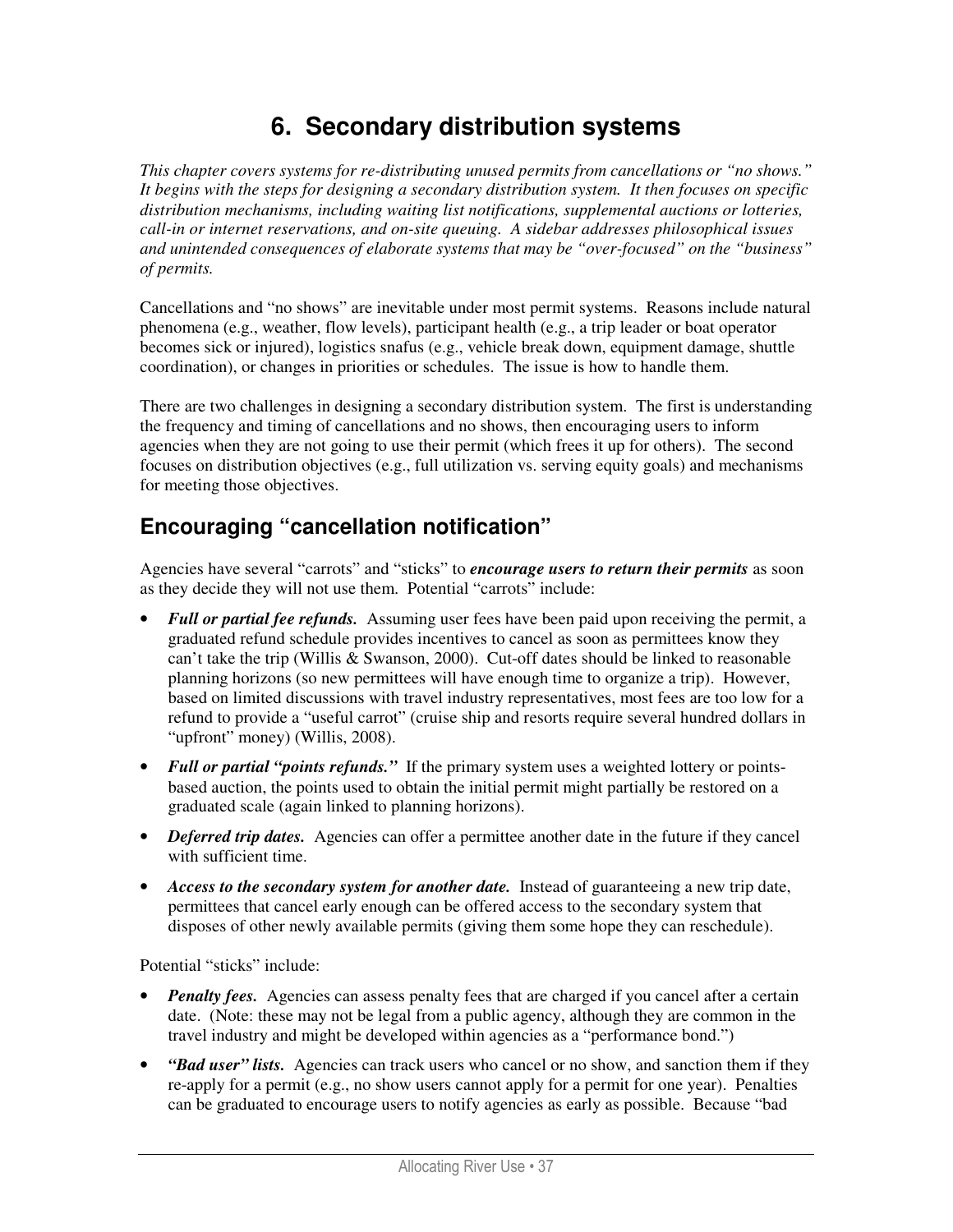user" lists rarely prevent a person from taking a trip (they just prevent a person from being a permit applicant), this "stick" is unlikely to be very effective.

Some users will be interested in "forgiveness" for "reasonable excuses." Agencies generally apply their professional judgment when assessing these claims, but American Whitewater has suggested developing a panel of private boaters ("a jury of one's peers") to pass judgment (Robertson, 2003). Regardless of the mechanism, the goal is encourage people to "do the right thing" by notifying agencies as soon as they need to cancel a trip, not punish users legitimately unable to follow through with trip plans.

# **Secondary distribution objectives**

Secondary systems can be designed to meet different management objectives. One issue is whether the system should try to maximize use of permits, or try to decrease crowding or other impacts by not reallocating cancelled permits. A second issue is whether the system should increase opportunities for specific types of users (e.g., those unsuccessful in the primary system, "spontaneous users," or other identifiable groups). These two objectives are examined below.

## **Maximizing utilization vs. decreasing impacts**

Some agencies are committed to allowing as much use as their capacity allows. They actively encourage full utilization through multiple user-friendly contacts, flexible rules (e.g., allowing unused space in one sector to be used by another, allowing users to trade schedule dates), or "overbooking" trips. The objective of this strategy is to increase opportunities while still honoring the capacity. The disadvantage is that capacity is reached a higher percentage of the time. If a capacity defines the point when acceptable conditions become unacceptable, full utilization ensures near-marginal conditions more often.

An alternative is to let the cancellations and no shows occur at a higher rate to improve the quality of experiences for those who get on the river. To the extent that trips are cancelled and are not replaced, others will have fewer encounters and less competition for campsites. However, with good information about cancellation rates and use-impact relationships, agencies may be able to strike a balance between utilization and limiting impacts.

Specific mechanisms that fully utilize an allocation depend on the character of the river, users, trips, and the timing of cancellations. In general, multiple methods for users to "pick-up" cancelled or no show best achieves full utilization. In contrast, "overbooking" may work well if cancellation rates are uniform and predictable, but it can create over- or under-utilization if those are more variable.

## **Targeting specific user groups**

With the frequency and timing of cancellations understood, the issue shifts to developing "fair" ways of distributing them. A secondary mechanism can complement a primary system (e.g., by targeting unsuccessful applicants) or serve other goals (e.g., equality). In most cases, the goal is to develop secondary systems that provide "alternate paths" to permits, thereby avoiding a "single way" system that favors certain types of users.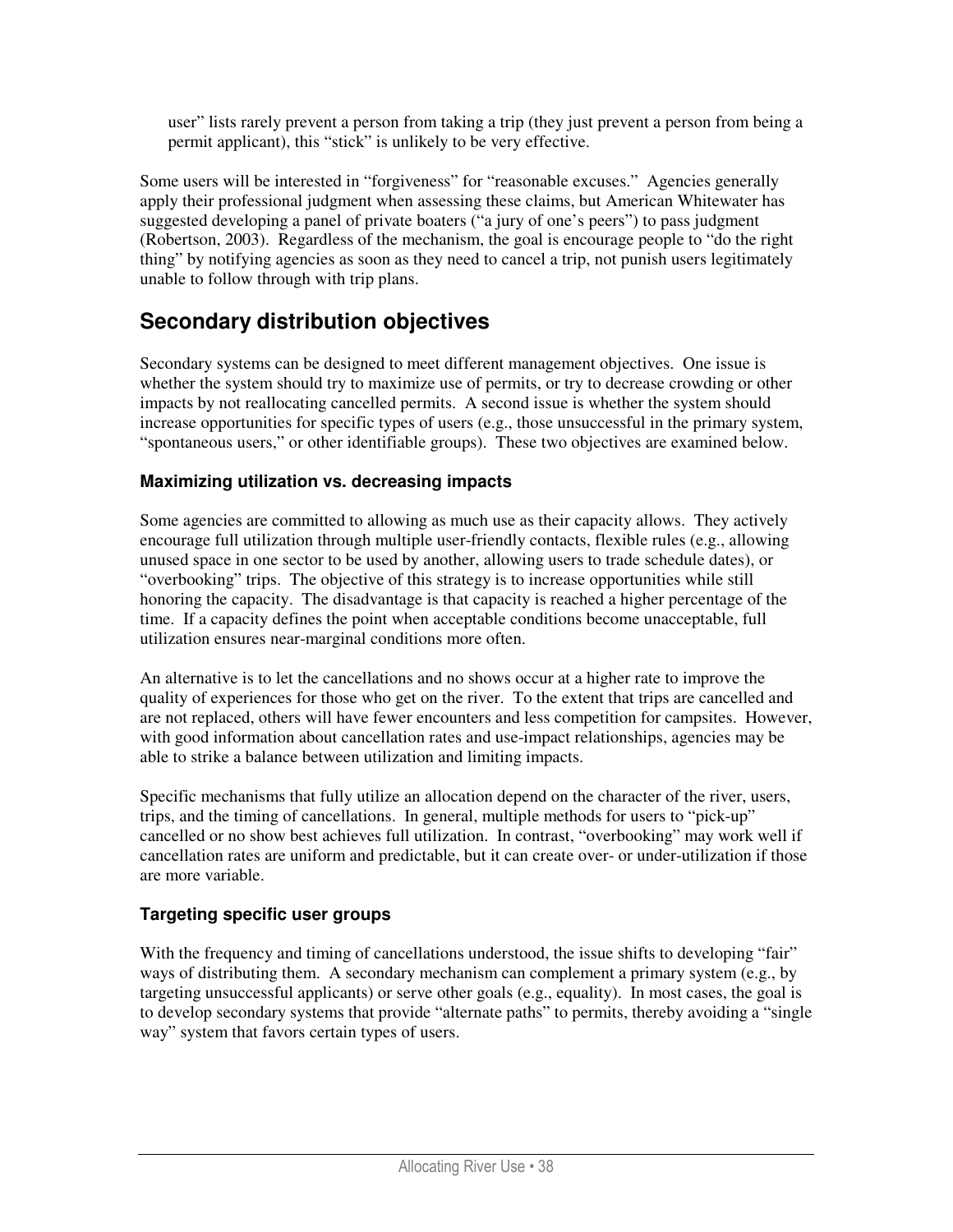## **Mechanisms**

There appear to be four basic types of secondary distribution mechanisms, each of which has implications for utilizing allocations and targeting specific user groups. The following describes concepts and lists major advantages and disadvantages.

### **Waiting lists (with agency notifications)**

Agencies at several rivers used to keep annual waiting lists of lottery applicants that were unsuccessful. The idea was to notify people when cancelled permits became available (before cancelled permits were made available to a wider public). Because cancellations rates for these lottery systems commonly exceeded 50%, many permits were often available. These waiting lists were usually "cleared" by the end of the season (but not carried over). Annual waiting lists were distinct from the multi-year waiting list operated in the Grand Canyon (where demand was substantially higher and was not met in any given year, thus lengthening the list each year).

When cancellations are rare and the number of unsuccessful applicants is small, it is reasonably efficient to fill cancellations from this list. In most cases, agencies notified people by phone, offering "personalized" service. But as the number of unsuccessful applicants increased, the agency administrative burden increased also, and many people on waiting lists didn't accept permits that became available. In response, most of these programs have been discontinued (Willis & Swanson, 2000), and the few that remain (most notably Hells Canyon and the Salt River) allow people to remain on a waiting list for a single date only (minimizing agency effort to notify many on a waiting list about an opening).

#### *Advantages*

- *Ability to distribute cancellations on short notice.* Agencies can begin soliciting prospective permittees as soon as they know about a cancellation, and are not required to "track" availability.
- *Creates low burden on users.* The agency assumes responsibility for notifying potential new permittees, who simply respond to an offer.
- *Transparent benefits to primary system applicants.* The system rewards those who applied in the primary system, and highlights the primary system as the main gateway to a permit.

- *Substantial administrative costs.* Agency responsibility for notification is a greater administrative burden than when users contact the agency.
- *Inefficient focus on users less interested in short planning horizons.* People who apply to primary systems are likely to have longer planning horizons and be less spontaneous. This makes them less likely to use cancellation permits which become available. Some cancellations may not be re-filled, which works against full utilization.
- *Fails to complement the primary mechanism.* Reserving cancellation permits for those who applied through the primary system does not provide an alternate path to permits. As Willis  $&$  Swanson (2000) note, agencies using these systems tend to wait for people on the list to make up their minds about a cancellation, while others who are "ready to go" are not even asked.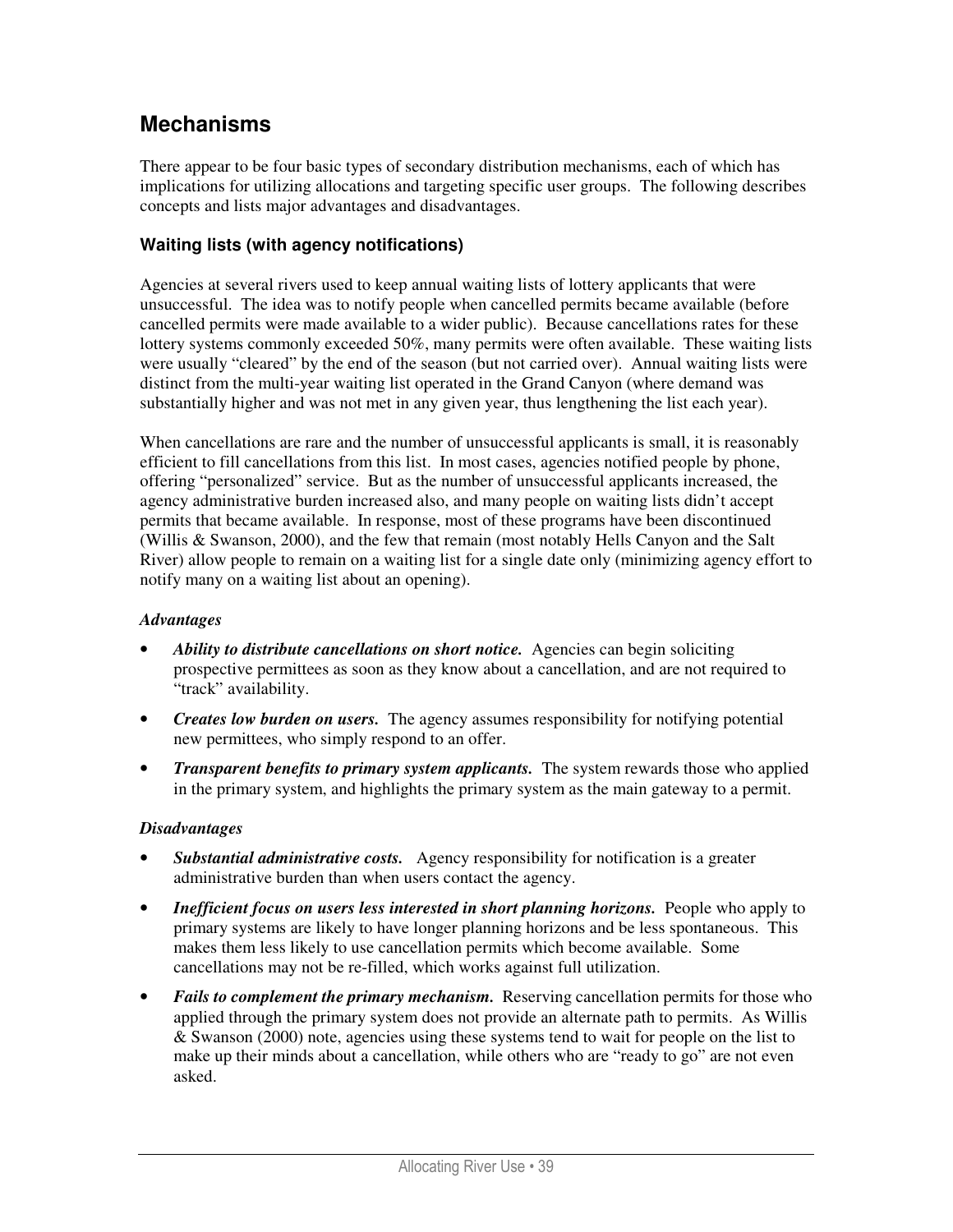### **Supplemental points-based auctions or lotteries**

Points-based auctions, pure lotteries, or weighted lotteries are primary mechanisms that can be used to distribute cancellations though "supplemental" auctions or lotteries. The new Grand Canyon system attempts to offer all its launch dates in supplemental weighted lotteries. The agency notifies primary system applicants of the upcoming supplemental lottery, and those people can form groups to compete in the weighted system (which favors those who have not taken a trip recently or were on the old waiting list for many years). The timing for the supplemental mechanisms needs to fit with user planning horizons to be effective.

#### *Advantages*

- Uses the same mechanism as the primary distribution. If consistency is important, adopting the same system for cancellation permits makes sense; users and agencies can focus on a single set of rules.
- *Favors people who have previously applied for a trip.* The system rewards those who applied in the primary system, highlighting the primary mechanism as the gateway to a permit.
- *Supplemental lotteries or auctions can be crafted to serve equity goals.* Operating weighted lotteries or points-based auctions allows agencies to favor users who have been unsuccessful.

#### *Disadvantages*

- **Poor ability to distribute cancellations on short notice.** Auctions and lotteries require more lead time for agencies and users, discouraging participation on short notice. The problem is exacerbated on more logistically complicated rivers (e.g., Grand Canyon, Middle Fork Salmon). This mechanism also doesn't address no shows that occur on the day of a trip. This mechanism alone is unlikely to achieve full utilization.
- *May involve substantial administrative costs.* Supplemental lotteries are distinct "events," which require administrative effort. Although such lotteries can be semi-automated with internet interactions, supplemental lottery costs are probably comparable to call-in reservation programs (see below), which may still be needed to distribute "last minute" cancellations.
- *Fails to complement the primary mechanism.* Using the same mechanism as the primary distribution provides little diversity in the "path" to a permit. The most likely "losers" are spontaneous users with short planning horizons.

#### **Call-in or web-based reservations**

The most common secondary distribution systems make cancellations available by phone or webbased reservations. Agencies provide information about availability, and users are responsible for checking these and making reservations. In most cases, permits are awarded to individuals (who then organize the rest of their group).

#### *Advantages*

• *Ability to distribute cancellations on short notice.* Agencies can post cancellations as soon as they happen, and users can make reservations immediately after. The only constraint is staffing time for the call-in number (which web systems eliminate).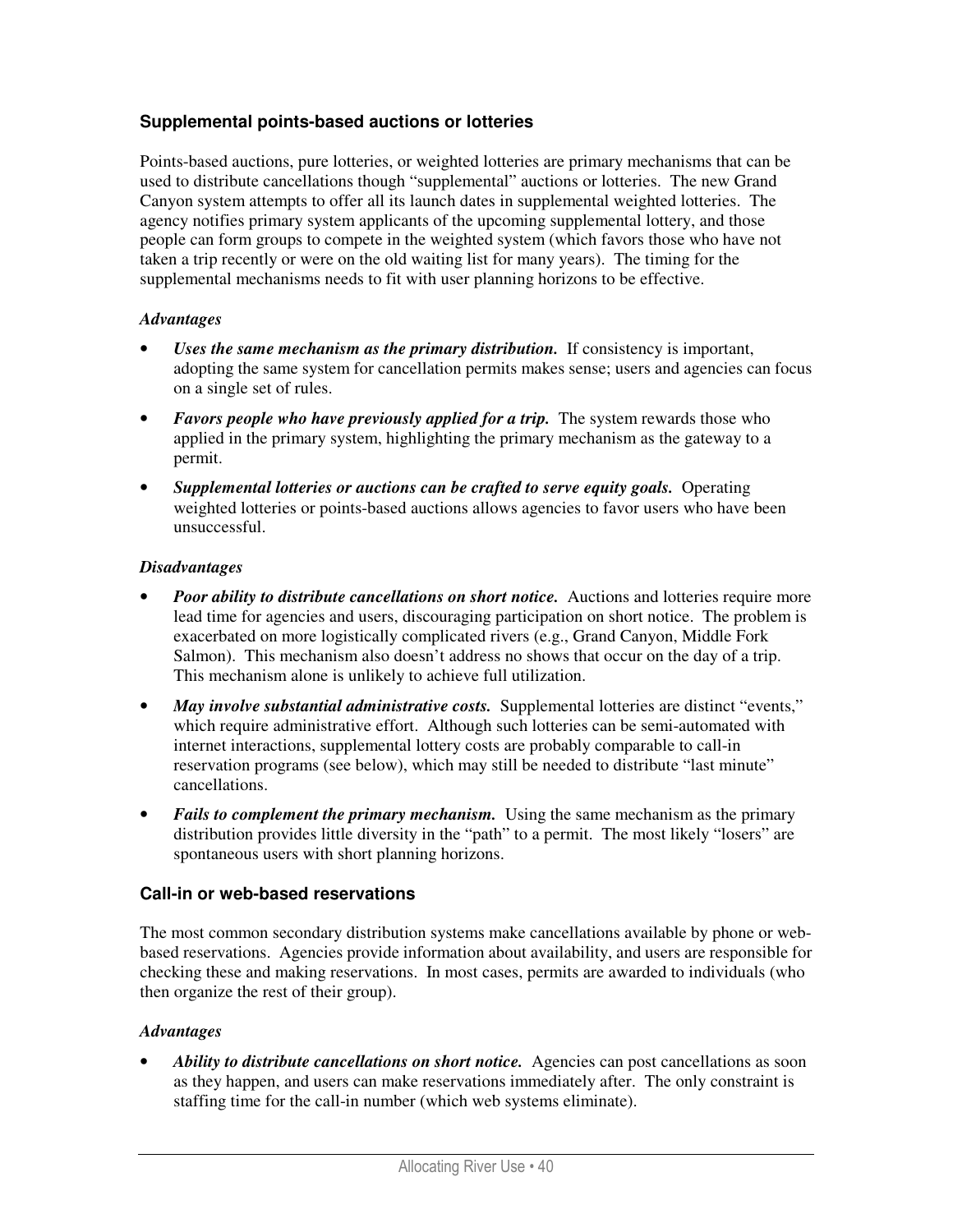- *Moderate administrative burden.* Although call-in systems require some administrative effort (a dedicated line and staff), these can be limited (many agencies constrain them to weekday mornings). Web-based systems offer greater automation and lower costs (after set up).
- *Systems can be crafted to serve other goals.* Agencies can constrain who is eligible to participate, such as previously unsuccessful applicants or people who applied in the primary system. Grand Canyon's secondary system over the past decade offered earlier opportunity to those higher on the waiting list. If equality is preferred over equity, cancellation permits can be offered with no constraints.
- *Offers a "permit path" for more spontaneous users.* Although reservations in general place a premium on planning, cancellation permits generally have much shorter planning horizons.
- *Relatively efficient administration.* Although the system requires a separate phone line/web-page and announcements of available launches, easy-to-understand rules minimize calls until launches become available.

### *Disadvantages*

- *Unable to address no shows.* As "nimble" as a call-in system may be, it is unlikely to fill a no show that happens the day of the launch, particularly at more remote rivers.
- *Phone-based vs. web-based interactions.* If a call-in system is used, there are costs to staff it. If a web-based system is used, personal interaction between agency staff and the user is lost.

### **On-site queuing**

The final method of filling cancellation permits is on-site queuing (first-come/first-served). Identical to the method described under primary distribution mechanisms (see above); this is probably the most effective way to utilize "no shows," which occur the day of the launch. However, it generally works best for rivers that are: (1) not remote (minimizing the cost of users traveling to the queue without knowing if they will be successful); (2) have ample substitute activities (so users who fail to obtain a permit will have other things to do); and (3) have high cancellation rates (the queue moves fast).